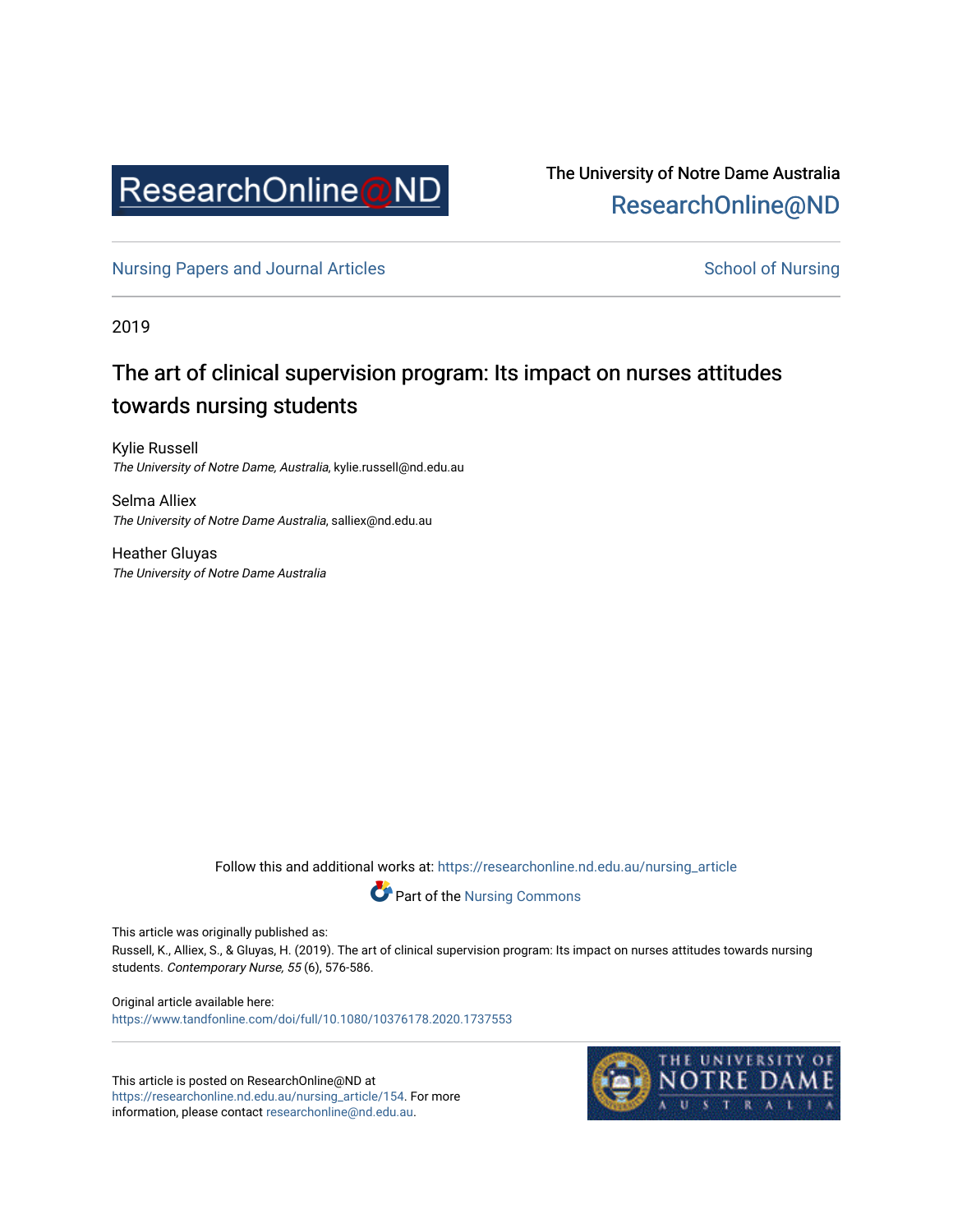This is an Author's Original Manuscript of an article published by Taylor & Francis Group in *Contemporary Nurse* on 9 March 2020**,** available online**:**  https://www.tandfonline.com/doi/full/10.1080/10376178.2020.1737553

Russell, K., Alliex, S., and Gluyas, H. (2019). The art of clinical supervision program: Its impact on nurses attitudes towards nursing students. *Contemporary Nurse, 55*(6), 576-586. doi: 10.1080/10376178.2020.1737553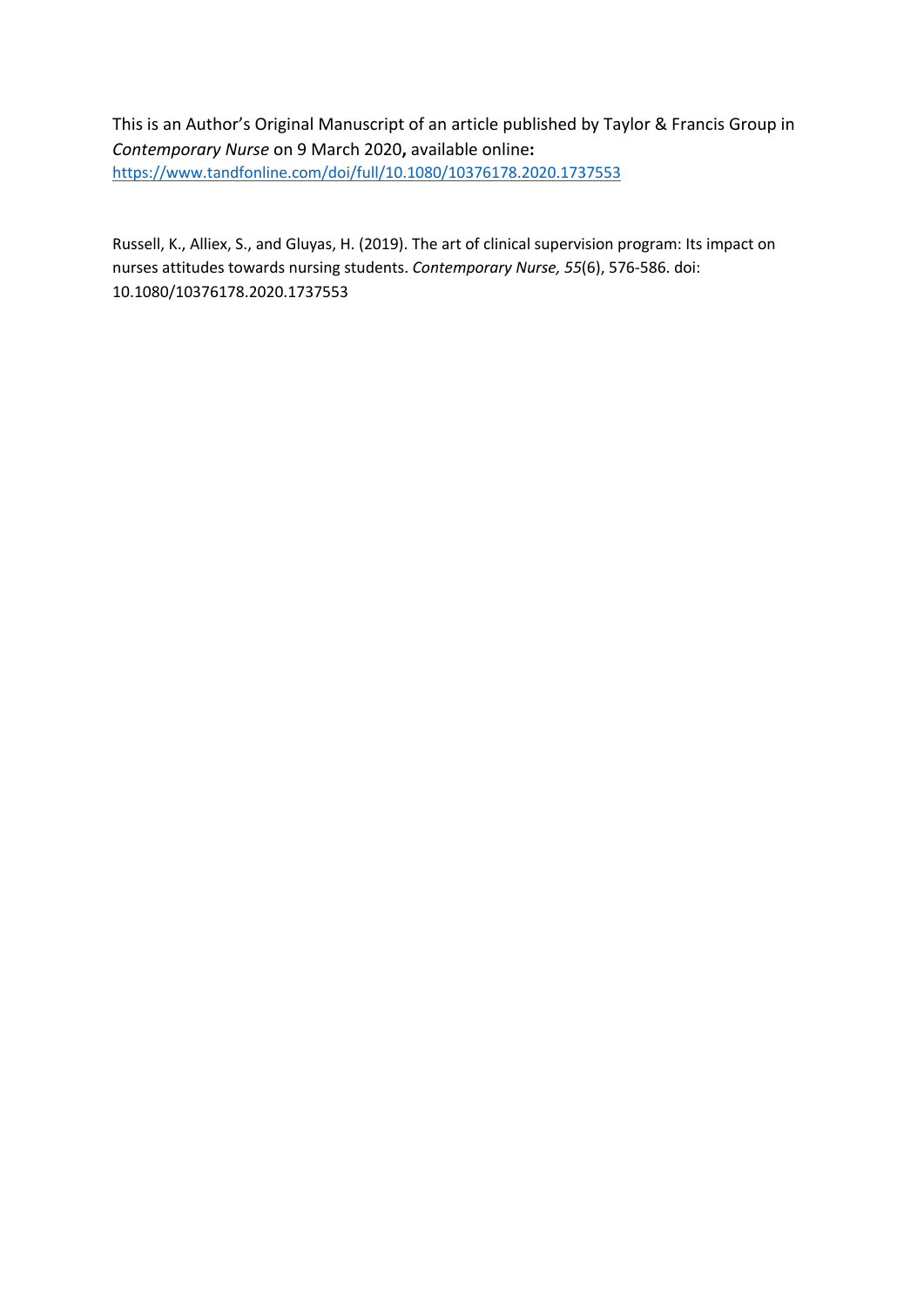The Art of Clinical Supervision Program: Its Impact on Nurses Attitudes Towards Nursing Students

## **Authors**

Associate Professor Kylie Russell, RN, BN, GradCertHRM, MHSc(Ed), PhD – contact person School of Nursing and Midwifery The University of Notre Dame, Australia Mouat Street, Fremantle, WA, 6959 Email: kylie.russell@nd.edu.au

Professor Selma Alliex, RN, MSc (Nursing), PhD Pro-Vice Chancellor and Head of Fremantle Campus The University of Notre Dame, Australia Mouat Street. Fremantle, WA, 6959 Email: Selma.alliex.nd.edu.au

Dr Heather Gluyas, RN, BSc, Grad Cert Mgt, MServ Admin, D. Nursing Adjunct Associate Professor The University of Notre Dame, Australia Mouat Street, Fremantle, WA, 6959 Email: heather.gluyas@gmail.com

# **Acknowledgement**

The Western Australian Nurses Memorial Charitable Trust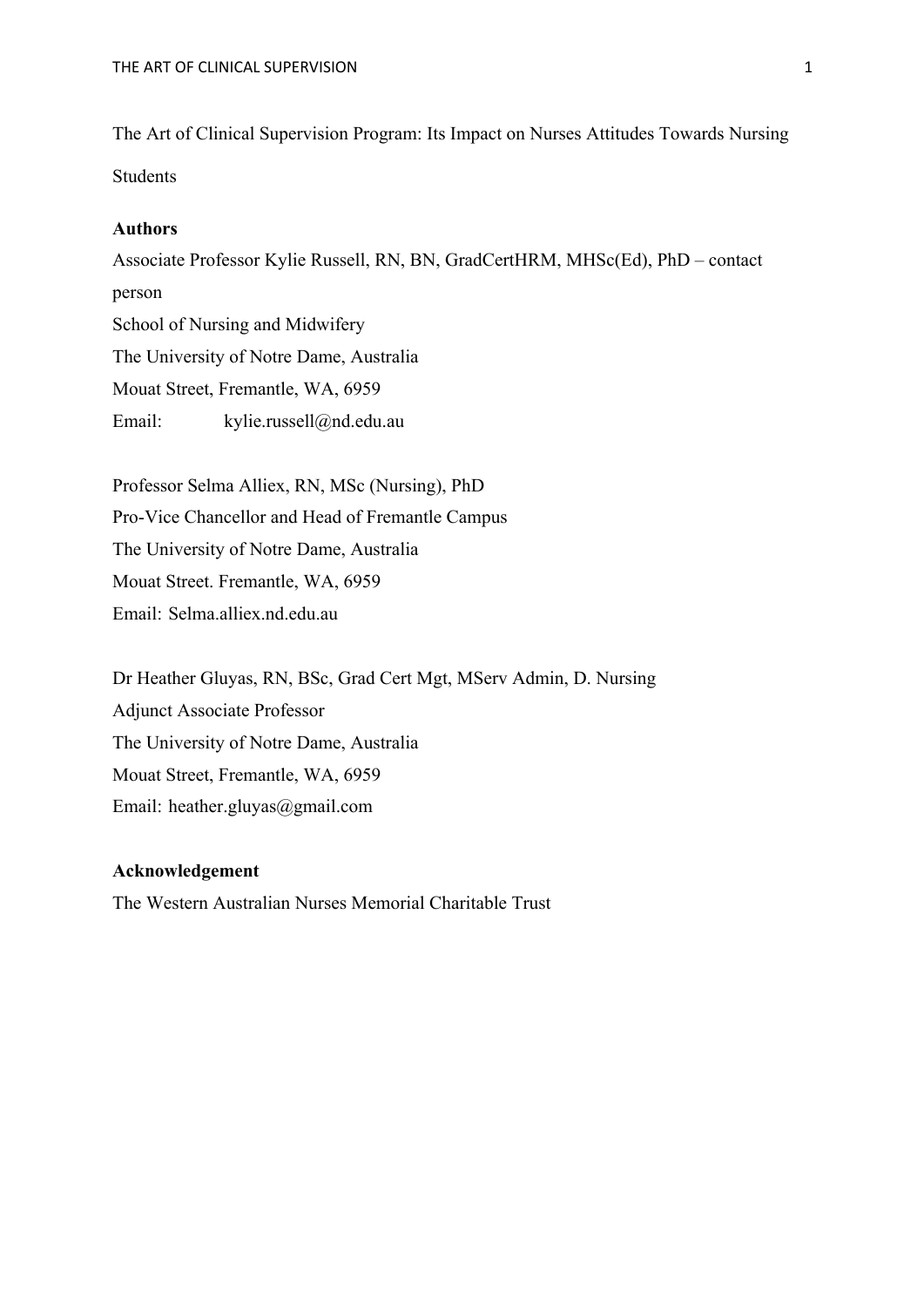# **ABSTRACT**

#### **Background**

Increasing health professional student numbers in Australia, in response to looming predicted workforce shortages, resulted in a Federal Government call for action to provide clinical supervision education to health professionals.

#### **Objectives**

This research aimed to develop, implement and evaluate the programme, 'The Art of Clinical Supervision' (ACS), designed to support nurses facilitate a positive learning environment for student nurses.

## **Method**

The ACS programme was presented (n=199) across Western Australia as a doctoral study, with participants from both the public and private healthcare sector working in a variety of specialties. A triangulation approach of surveys, reflective entries and interviews was utilised to determine its impact.

#### **Results**

The data indicated that participants improved their understanding of supervision and attitude towards students and supervision after attending the ACS.

## **Conclusions**

Health service managers are encouraged to evaluate their staffs' knowledge and attitude towards students with findings used to facilitate a positive learning culture.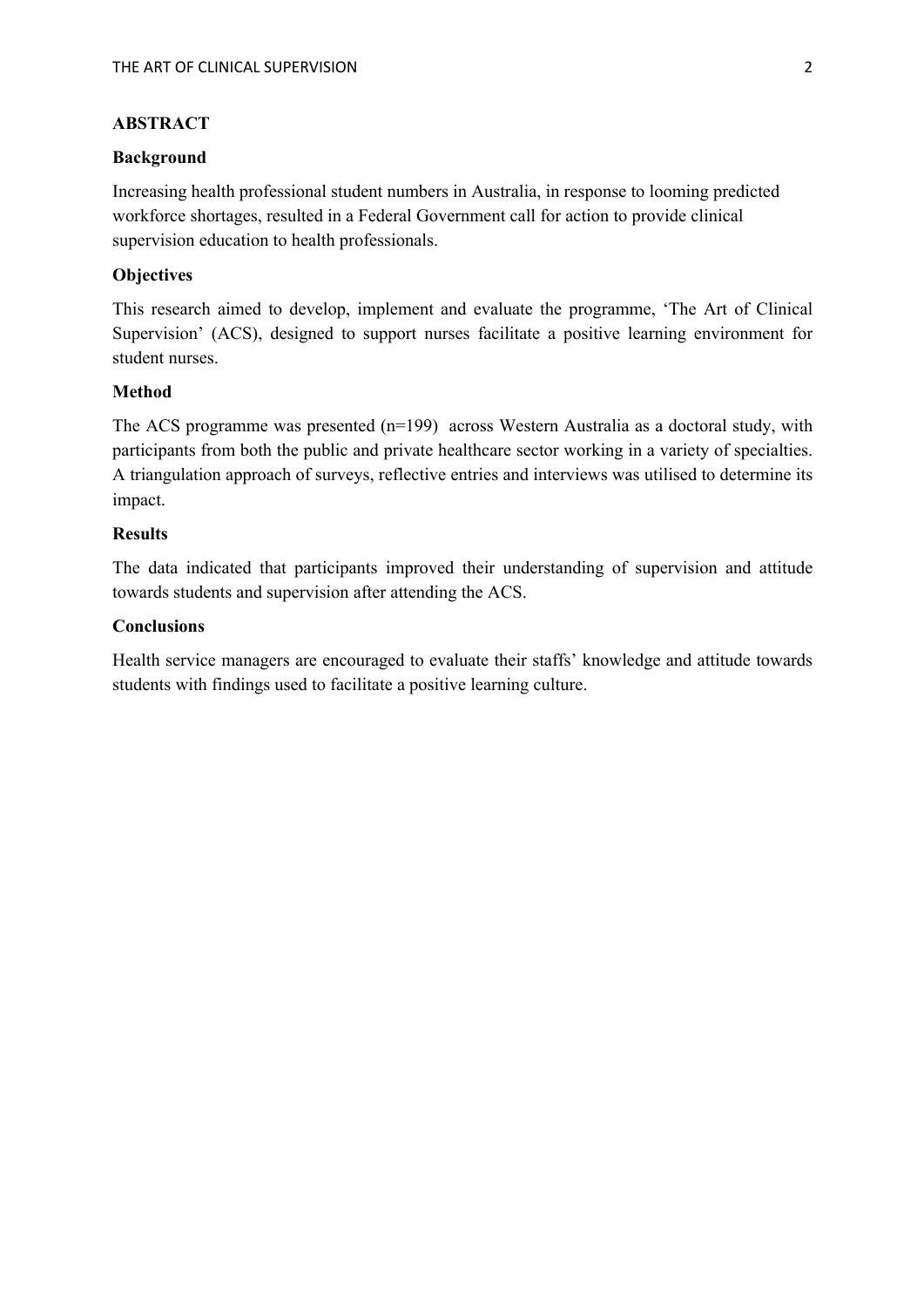#### **Impact Statement: The Art of Clinical Supervision**

The purpose of the research was to develop, implement and review a new education programme that could support the development of clinical supervision knowledge and attitude to support student nurse learning. This occurred in an environment of increased student numbers as a strategy to correct a predicted looming workforce shortage.

The study findings determined that the program improved both participant knowledge about how to provide effective clinical supervision (teaching) in the clinical environment, and improved staff attitudes towards students and their place as a learner in the clinical areas.

The type of impact was therefore within the domain of quality by improving student learning through effective education strategy.

As a result of the doctoral research, involving 200 participants, a Federal Government grant of approx. \$500,000 was received to facilitate the training of additional educators to provide the programme across the state of Western Australia. This grant was a partnership between the programme author (researcher) and the Western Australian Government Department of Health. This involved four educators presenting the program to over 3,000 health professionals in a 3-year period. Despite the cessation of funds with the closure of HWA the program continues to be delivered through The University of Notre Dame Australia School of Nursing and Midwifery, with only a cost recovery charge.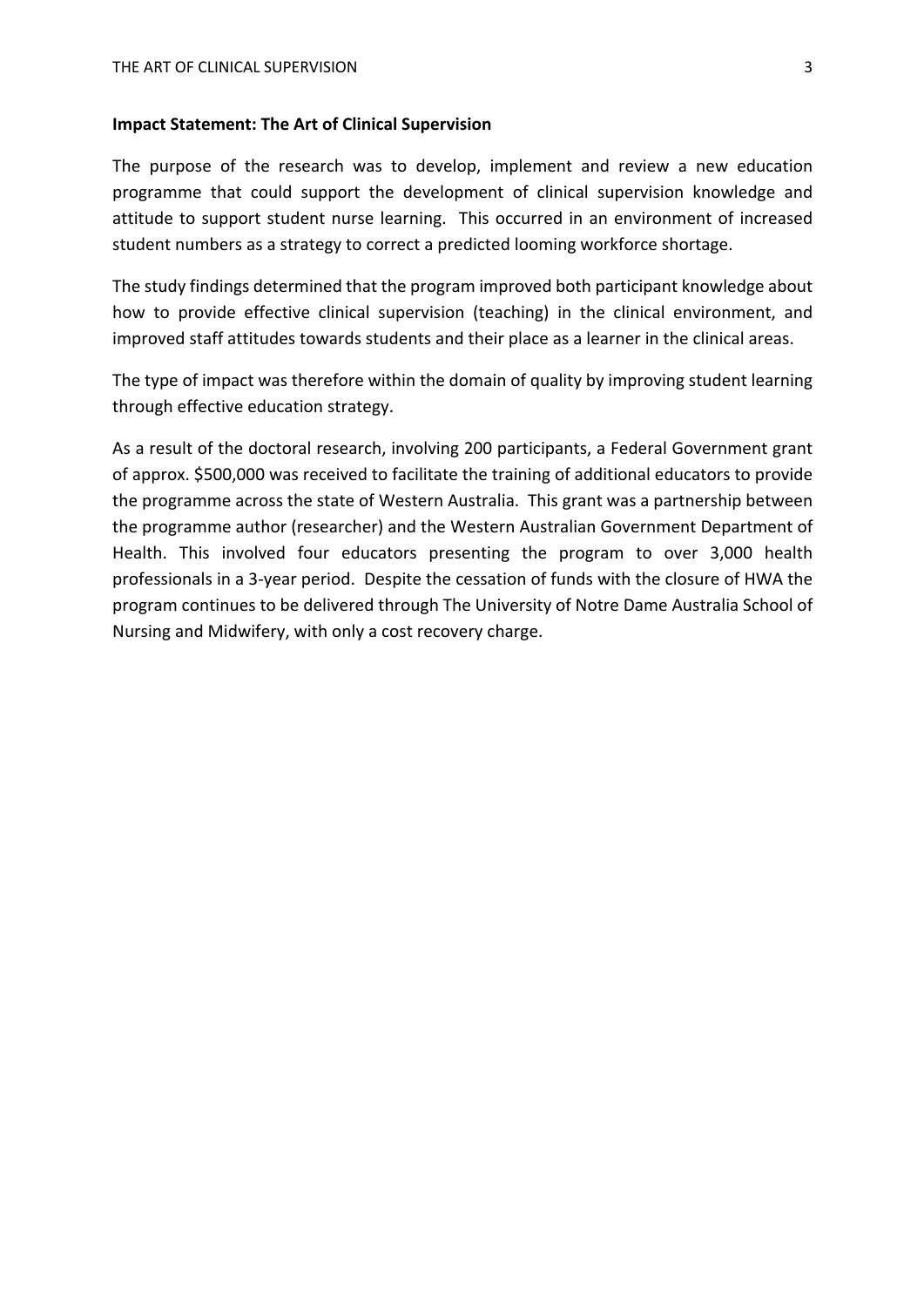# **Introduction**

The Australian Federal Government 2008 strategic plan for the Australian health workforce sought to address the predicted looming labour shortage. Thus, Health Workforce Australia (HWA) was formed and their first discussion paper (HWA, 2010) emphasized an urgent need to increase student enrolments across the health professions. However, this significant change would directly increase the number of clinical placements required from hospitals, and thus increase the burden on staff to provide clinical supervision of their practice.

In response to this government action, the Art of Clinical Supervision programme for registered nurses was developed as a strategy to train and support nurses in their clinical supervision of student practice. This paper describes the findings from a mixed method descriptive research study investigating the influence of the Art of Clinical Supervision on registered nurse's clinical supervision practice in Western Australia.

## **Background**

The Art of Clinical Supervision (ACS), a one-day programme, was implemented to prepare nurses for an increase in student placements and to facilitate student-learning outcomes. The programme provided nurses with a toolbox of strategies to engage students in a positive learning experience, and encouraged participants to self-reflect on their attitude towards students and supervision practice.

Clinical supervision, for the context of this study, uses the definition provided by the Australian Federal Government Department Health Workforce Australia (HWA),

> the oversight either direct or indirect …of professional procedures and/or processes performed by a student … for the purpose of guiding, providing feedback on and assessing personal, professional and educational development in the context of each student's experience of providing safe, appropriate and high- quality patient care (2011, p. 4).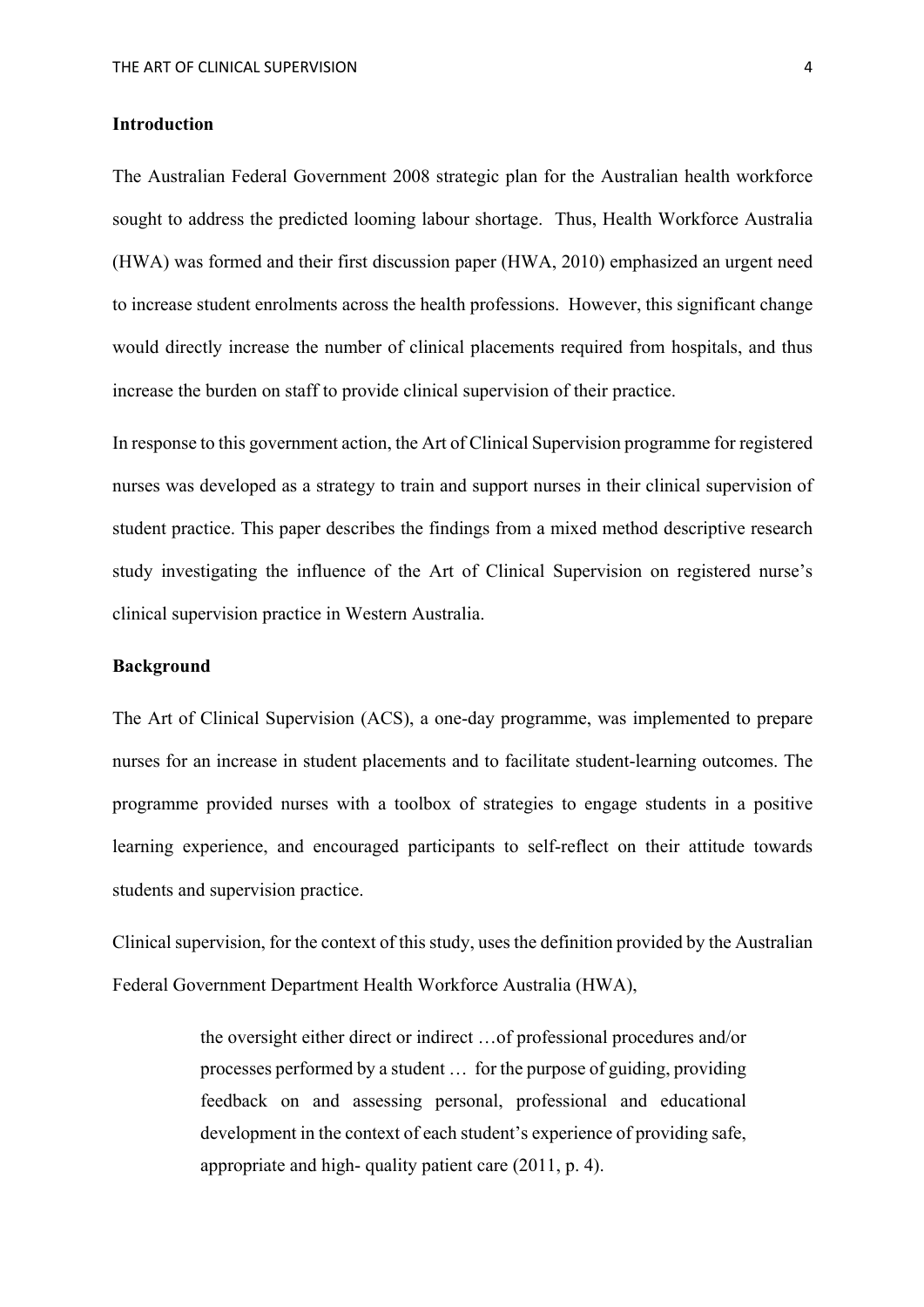Within the literature the terminology preceptor, mentor, coach and facilitator are used to describe this relationship. This relationship involves the allocation of a student nurse to a registered nurse for a set period of time, who together provide patient care, this provides the student with an opportunity to apply knowledge, skills and attributes of the profession in the real world setting (Dimitriadou et al., 2015; Manninen et al., 2015).

# *Clinical Placement*

The student clinical placement provides students with the opportunity to learn and apply the skills of the profession and internalise the characteristics of the registered nurses around them to assist with their professional development (Felstead, 2013). Students incorporate and adopt the functions, values, responsibilities, attitudes and values of importance to the profession (Felstead, 2013; McKenna & Stockhausen, 2013).

Positive role modelling by registered nurses in the workplace assists with the internalisation of the nursing culture and the effective practices of the healthcare team (Baldwin, Mills, Birks, & Budden 2017; Felstead, 2013). In comparison, negative role modelling can lead to a departure from the course or the acceptance of poor behaviours in order to fit in (Levett-Jones & Lathlean, 2009a).

# *The Art of Clinical Supervision*

The ACS consisted of a one-day programme; to promote group interaction and discussion, attendance was restricted to 20-25 participants. Teaching content included role and expectations of the clinical supervisor, student-learning journey, learning styles, critical thinking, clinical reasoning, reflection, communication, belongingness, assessment/competency and feedback. Participants were also provided with a comprehensive resource file. Programme content was verified through the establishment of an expert group of nurse educators from both the academic and clinical setting.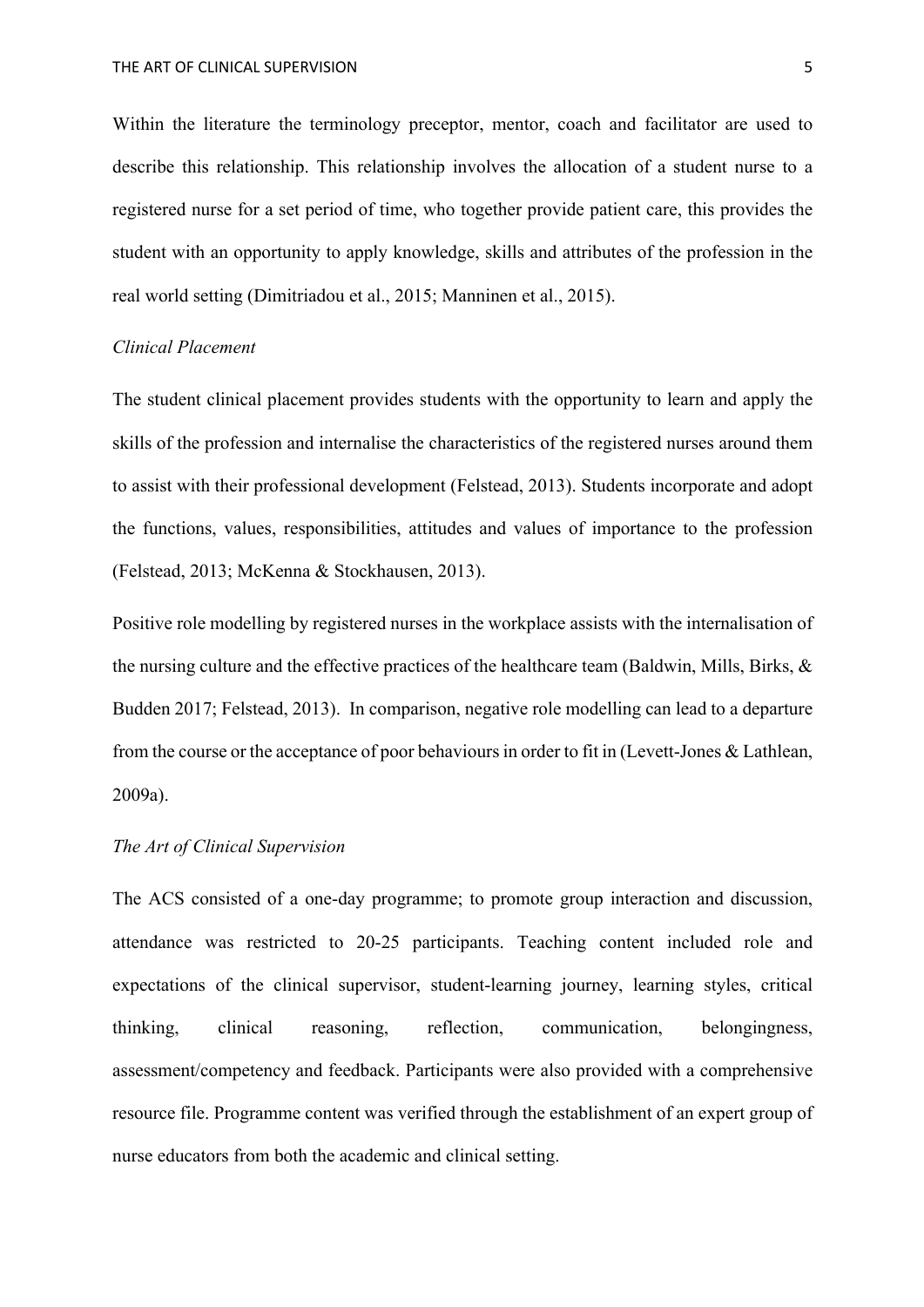The ACS programme incorporated the Doctoral study by Levett-Jones, whose research concentrated on the concept of 'Belongingness'. Belongingness relates to the relationship between a student and the ward/unit nurses who supervise their practice, and in general the wards' level of support and attitude towards students (Levett-Jones & Lathlean, 2008). The greatest influence on students' sense of belongingness was the treatment by registered nurses who were allocated to supervise them (Levett-Jones et al., 2009b). The ACS encouraged participants to acknowledge the learning limitations experienced by student's due to poor clinical supervisor relationships (Levett-Jones et al., 2007); and the significance of positive clinical placements on students' ability to learn and achieve clinical competence (Levett-Jones & Lathlean, 2009b).

The ACS facilitator provided time for participants to review and discuss the literature on belongingness, and to relate positive and negative examples of practice; in particular, negative examples were deconstructed to highlight their detrimental impact on student learning. Whilst the presenter did not know the attitude of the participants, activities were designed to improve attitude in those with a poor attitude, and for those with a positive attitude, to reinforce their attitude.

# *Measurement of Attitude*

To determine the impact of the programme on participant attitude about clinical supervision, a review of the literature on attitude was completed; this assisted with the development of learning activities and the research tools. Research within the domain of attitude was particularly active during World War II. Initial theories were further refined in the 1970s and continue to be the base of contemporary theory. Theories include the Consistency Theory, Learning Theories, Social Judgment Theories and Functional Theories (O'Keefe, 2002).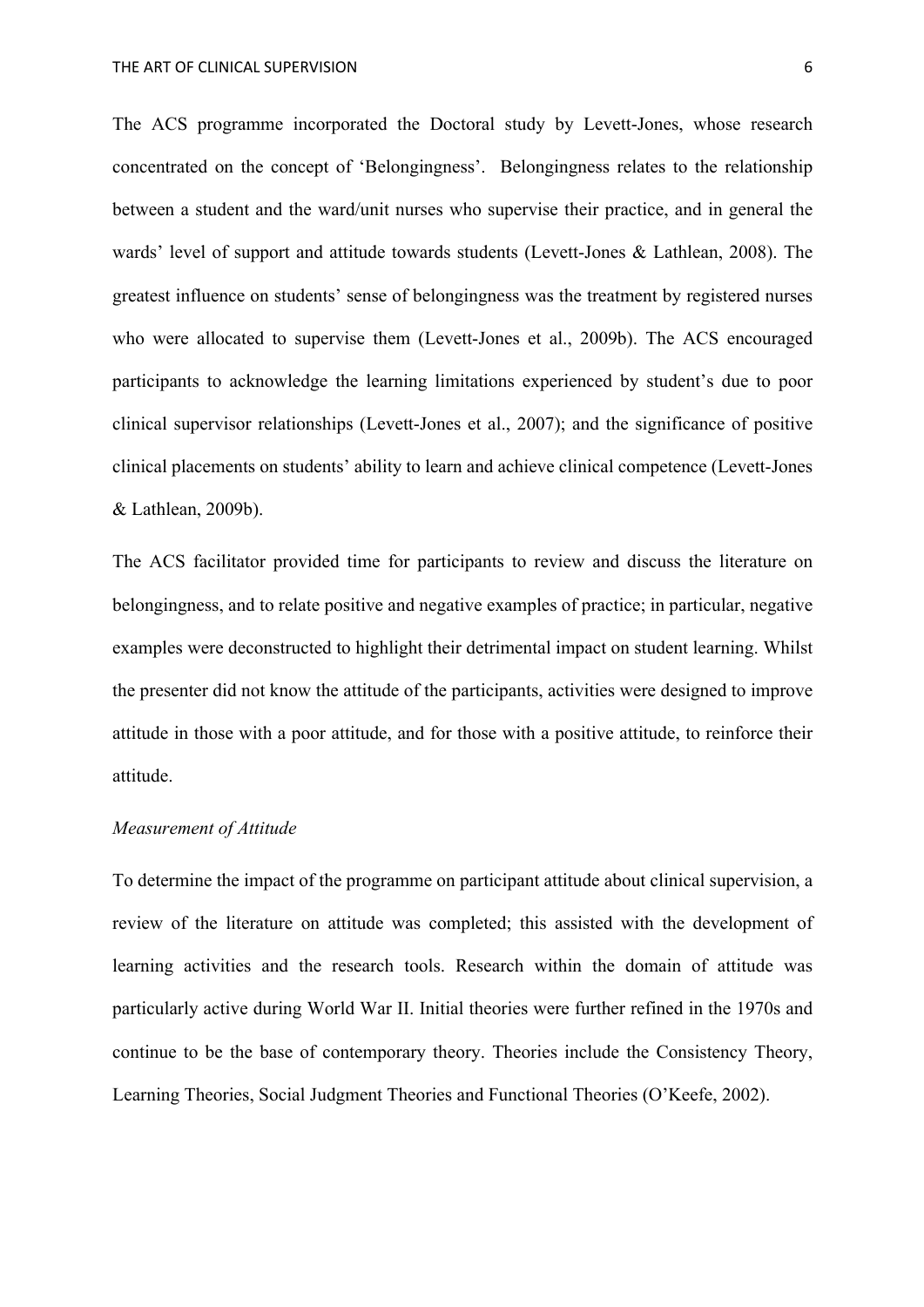For the purpose of this research, 'attitude' takes its definition from social psychology, "the degree of positive or negative affect associated with some psychological object" (Thurstone, 1946, p. 39). This object can be any representation of a phrase, saying, individual, organization, ideal, or idea for which people can vary between a positive or negative affect (Thurstone, 1946). This long-standing definition of attitude remains central to current theory and practice, and for the purpose of this study the object related to the concept of student clinical supervision.

The functional theory of attitude, developed during the 1950s (Katz, 1960) was considered the most appropriate for this research. Katz (1960), one of the founders of functional theory, states that individuals need to understand the purpose of their attitude—that is, the function that it serves. These purposes/functions are individualised and personal. Only when they are understood can the attitude be changed.

To encourage a change of attitude, the individual needs to experience a sense of conflict that the attitude no longer assists them (Katz, 1960). Katz highlighted that changing an individual's attitude requires an understanding of the motivational reason for, or function of, the attitude. This allows motivators/educators to develop a persuasive message that will assist individuals to reason with and change their current attitude. This act of persuasion is defined as "a successful intentional effort at influencing another's mental state through communication in a circumstance in which the persuadee has some measure of freedom" (O'Keefe, 2002, p. 5).

The effectiveness of maintaining the attitude change is influenced by how the individual was persuaded (O'Keefe, 2002). To facilitate a longer-lasting effect of attitude change, persuaders need to encourage participants to reflect upon the attitude's meaning and implications and how these relate to future practice (Katz, 1960; O'Keefe, 2002). Katz (1960) states that by provoking individuals to analyse their attitude/s, this can lead to a change; however, the success of this approach is usually linked to the charisma and quality of the message to encourage individuals to reflect upon their current attitudes.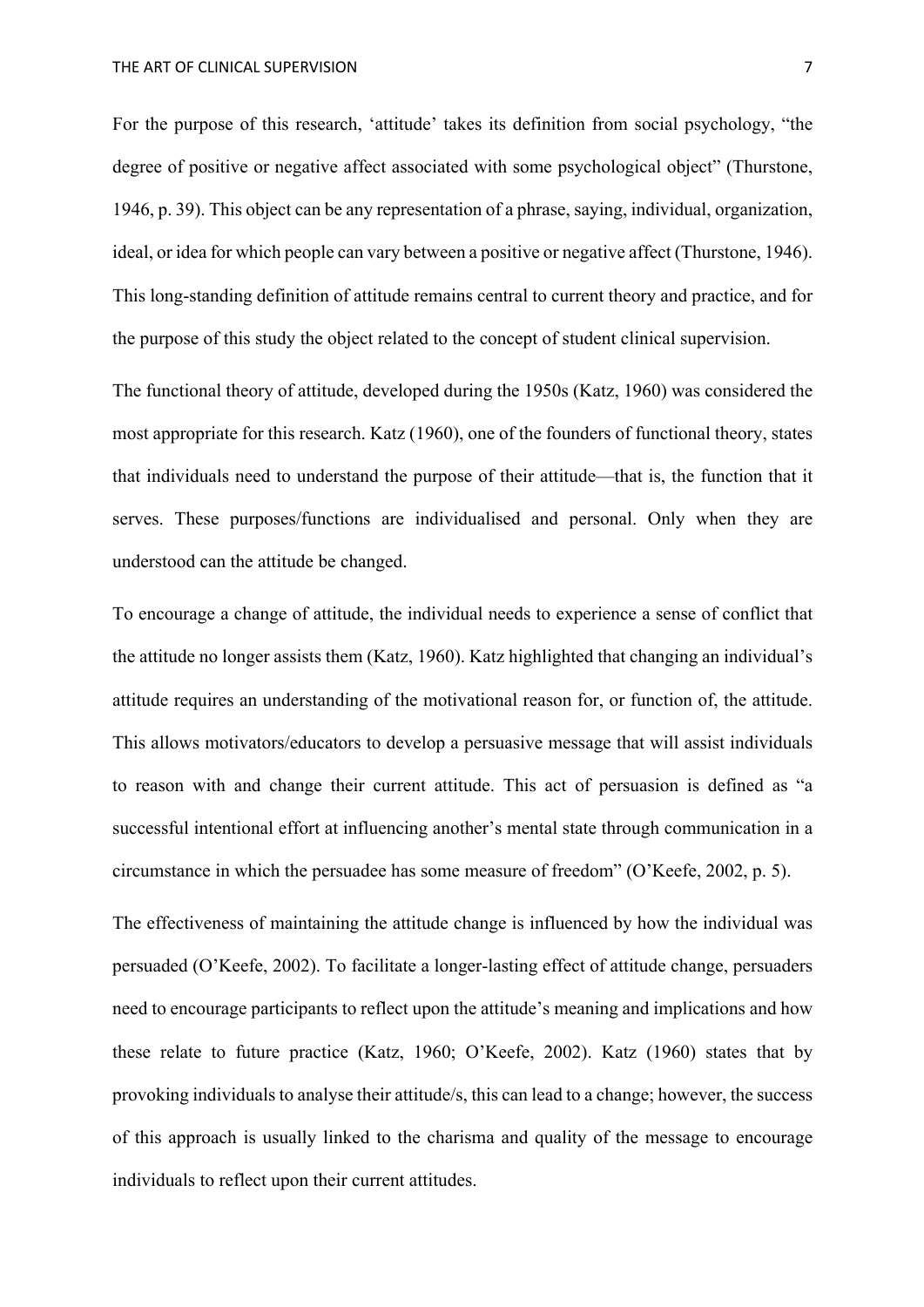Given that attitude is the precursor to behaviour (O'Keefe, 2002), changing individuals' attitudes should affect their supervision behaviour and clinical supervision relationship. To determine whether participants' attitudes had changed after attending the ACS programme, the researcher referred to the literature regarding the measurement of attitude.

# *Attitude Measurement Tools*

The purpose of attitude scales is to determine individuals' attitudes towards psychological objects. Determining individuals' attitudes allows only a general classification. It is based on the degree of affect that individuals have with the psychological objects. Therefore, these scales aim to determine whether individuals have a positive, negative or unknown attitude towards the object or a favourable, unfavourable or neutral attitude towards the object (O'Keefe, 2002).

A review of the literature sourced an attitude survey developed, validated and implemented by Stagg (1992) for a Master in Nursing thesis in the USA and again by Aghamohammadi-

Kalkhoran et al (2011). Table One: Stagg attitude survey.

# **Table One: Stagg's (1992) attitude survey, adapted for ACS**

| 1.<br>I believe nursing students respect nurses as practitioners                                |
|-------------------------------------------------------------------------------------------------|
| Nurses consider nursing students as part of the nursing team<br>2.                              |
| The nursing students are too friendly with their instructors<br>3.                              |
| With nursing students who are new on the unit, nurses have time to do other things<br>4.        |
| 5.<br>Nursing students accept constructive criticism                                            |
| 6.<br>With nursing students who are familiar with the unit, nurses have time to do other things |
| We were all students once, so we should be nice to nursing students<br>7.                       |
| 8.<br>You cannot tell nursing students anything because they know everything                    |
| 9.<br>Nursing students willingly help nurses to get things done                                 |
| 10. Nurses should not have to do the teaching that clinical instructors are paid to do          |
| 11. Nursing students become overwhelmed if they have to care for more than 1 or 2 patients      |
| 12. There is too much to do to have to worry about students                                     |
| 13. Nursing students ask too many questions                                                     |
| 14. Nursing students rely on their instructor more than the ward nurses                         |
| 15. Nursing students are too dependent on the ward nurses                                       |
| 16. Nursing students are too chummy with the doctors                                            |
| 17. Nursing students help other students to get things done                                     |
| 18. Nursing students do not have enough confidence in themselves                                |
| 19. When I was in nursing school, I had more clinical experience than the students do now       |
| 20. I enjoy working with nursing students                                                       |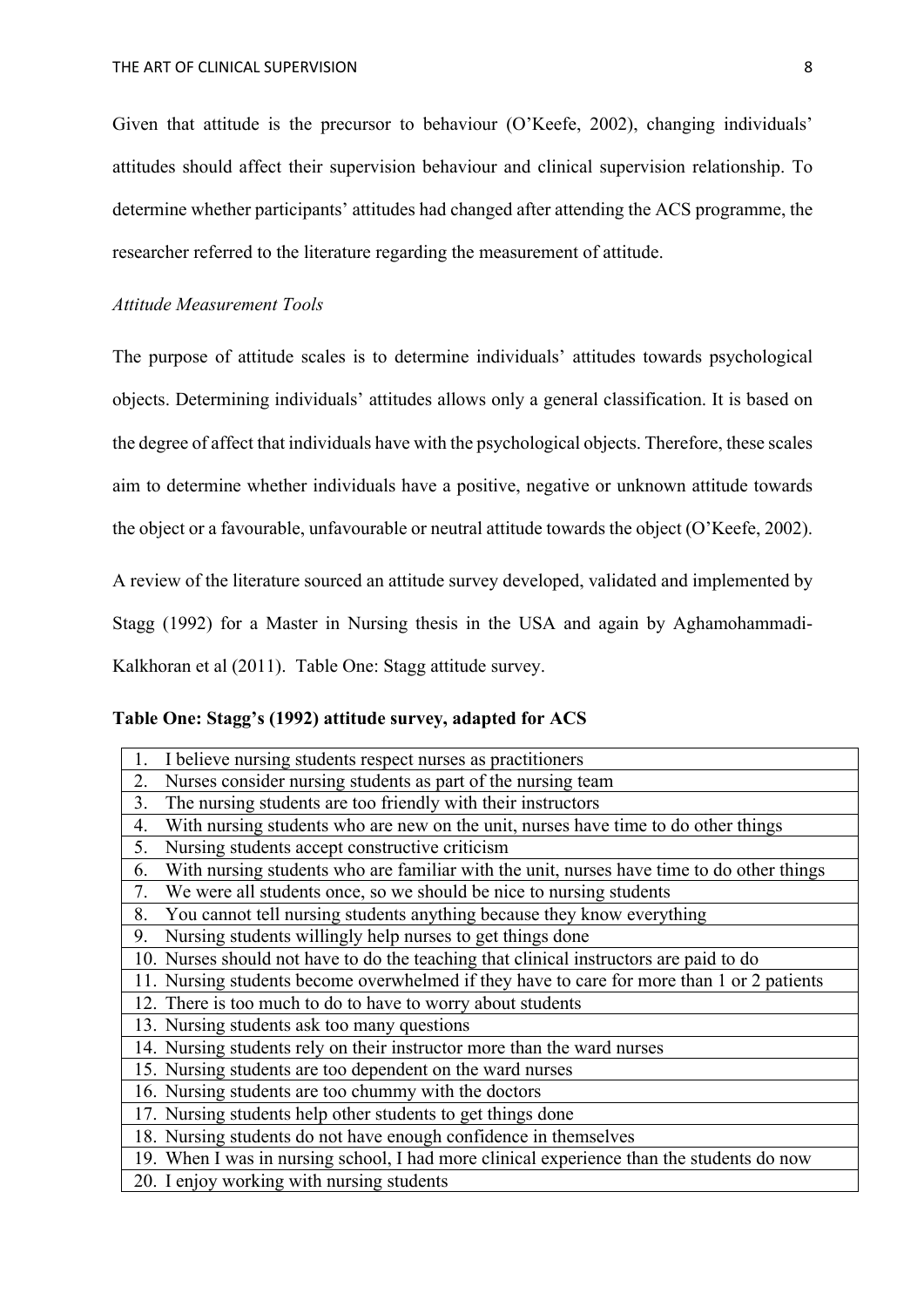| 23. Nursing student's questions stimulate new ways of doing things                            |
|-----------------------------------------------------------------------------------------------|
| 24. Today's nursing schools provide quality education                                         |
| 25. Overall, nursing students provide good patient care                                       |
| 26. Decisions are made too hastily by nursing students                                        |
| 27. I would never have dreamed of calling my instructors by their first name                  |
| 28. Nursing students ask good questions                                                       |
| 29. Nursing students are more trouble than they are worth                                     |
| 30. I would not have to spend extra time with students, if the instructor would supervise the |
| students                                                                                      |
| 31. Nursing students look professional                                                        |
| 32. Nursing students have time to attend to patients needs                                    |
| 33. Nursing students are eager to learn                                                       |
| 34. Nursing students do only what they are assigned                                           |
| 35. Nursing students lack in common sense                                                     |
| 36. Nursing students admit when they do not know something                                    |
| 37. It is about time instructors eased up on the nursing students                             |
| 38. Nursing students practice assertiveness                                                   |

39. Nursing students do not get enough clinical experience

21. Nurses learn new information from nursing students

22. I had it tough in nursing school, so nursing students of today should too

#### **Research**

This mixed method descriptive study involved the use of pre and post surveys, online reflections and interviews to determine participant's knowledge of and attitude towards students and student clinical supervision in the workplace. Ethics approval was gained from the University of Notre Dame, Australia Human Research Ethics Committee for this doctoral study. Participants were provided with an information sheet and written consent was obtained, participants were advised that they were free to leave the study at any time. This article will focus on the results of the study in relation to the attitude of participants sourced from Stagg's (1992) attitude survey and the participant qualitative entries in both pre and post attendance surveys, online reflections and interviews. Findings related to participant's knowledge about clinical supervision, obtained from a second survey, have been reported separately (Russell et al., 2017; Russell et al., 2016a; Russell et al., 2016b).

# **Method**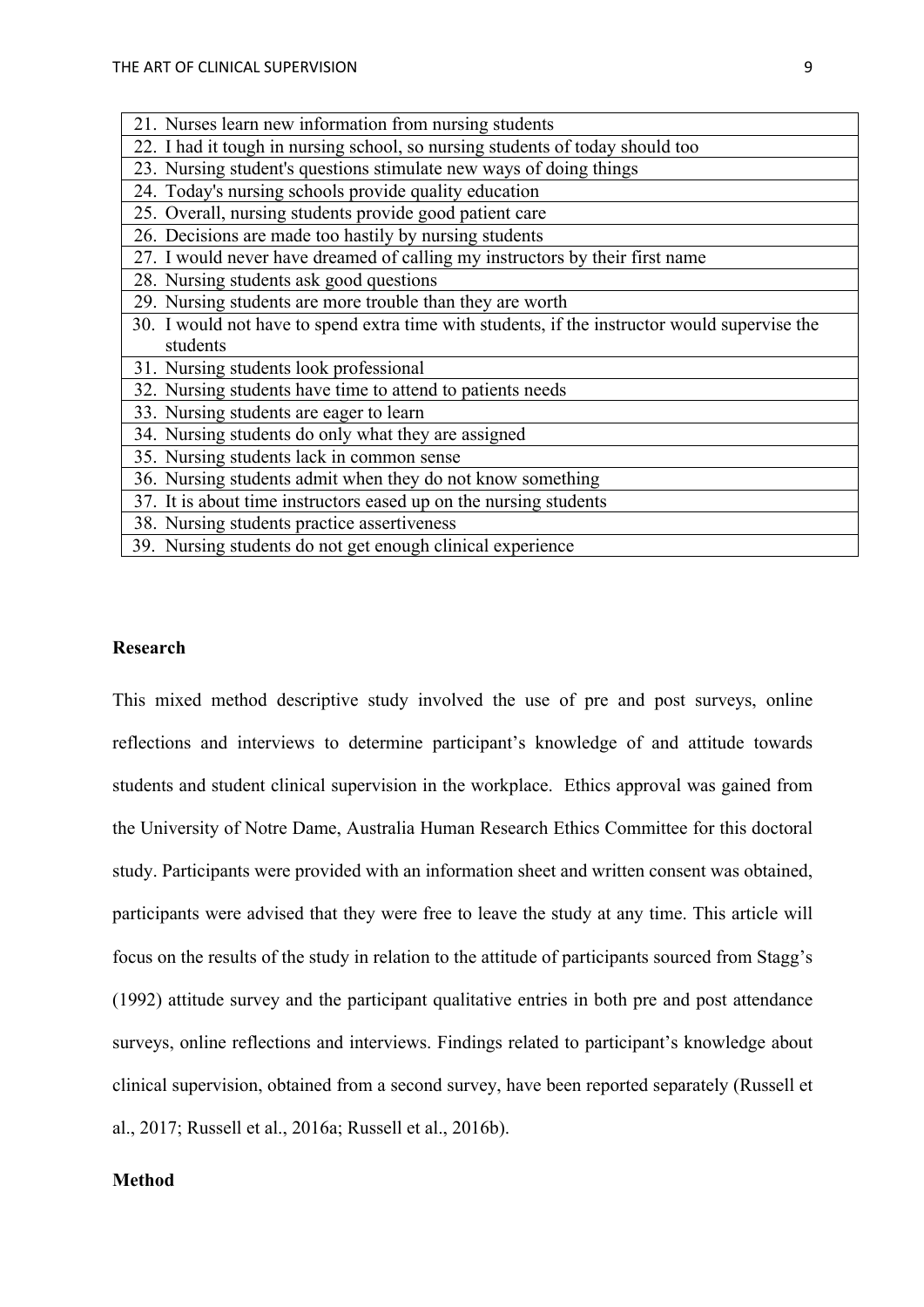#### *Recruitment*

Flyers for the ACS programme were sent to health services in Western Australia (WA) that accepted nursing students on clinical placement. Attendees were registered nurses from both the metropolitan and regional areas working in either a public or private healthcare service, including the community and inpatient sector. Participants were required to email their application form to the research student, on the form applicants indicated their role in clinical supervision, and were then invited to attend if their role involved the direct supervision of nursing students. Places were offered on receipt of date of the application until all days were full. This involved 12 study day presentations across metropolitan (9) and regional sites (3). A total of 199 participants met the criteria and attended the programme; the university biostatistician confirmed this sample size was sufficient for the purpose of this study.

Participants completed the Likert scale attitude survey by Stagg (1992) on the day of the programme, both immediately before and after, and eight weeks after the programme. A total of 199 (100%) pre-programme surveys, 198 (99.5%) immediate post programme surveys and 71 (35.5%) post eight-week surveys were returned. This provided quantitative data for analysis.

Qualitative data was collected through the participant entries in the survey tool open questions, online reflections and interviews. Qualitative questions allowed participants to write entries after attending the ACS about the impact of the programme on their perceptions of students and clinical placements. Additionally, participants were invited to provide their experiences of clinical supervision for a period of eight weeks after attending the study day. Participants provided their email at the end of the ACS day and were sent a weekly email for eight weeks inviting them to share their experiences and how the ACS had affected their practice. Ninety-Four participants agreed with 117 emails received. The final phase of the research involved face-to-face semi structured interviews. Participants were asked to indicate their willingness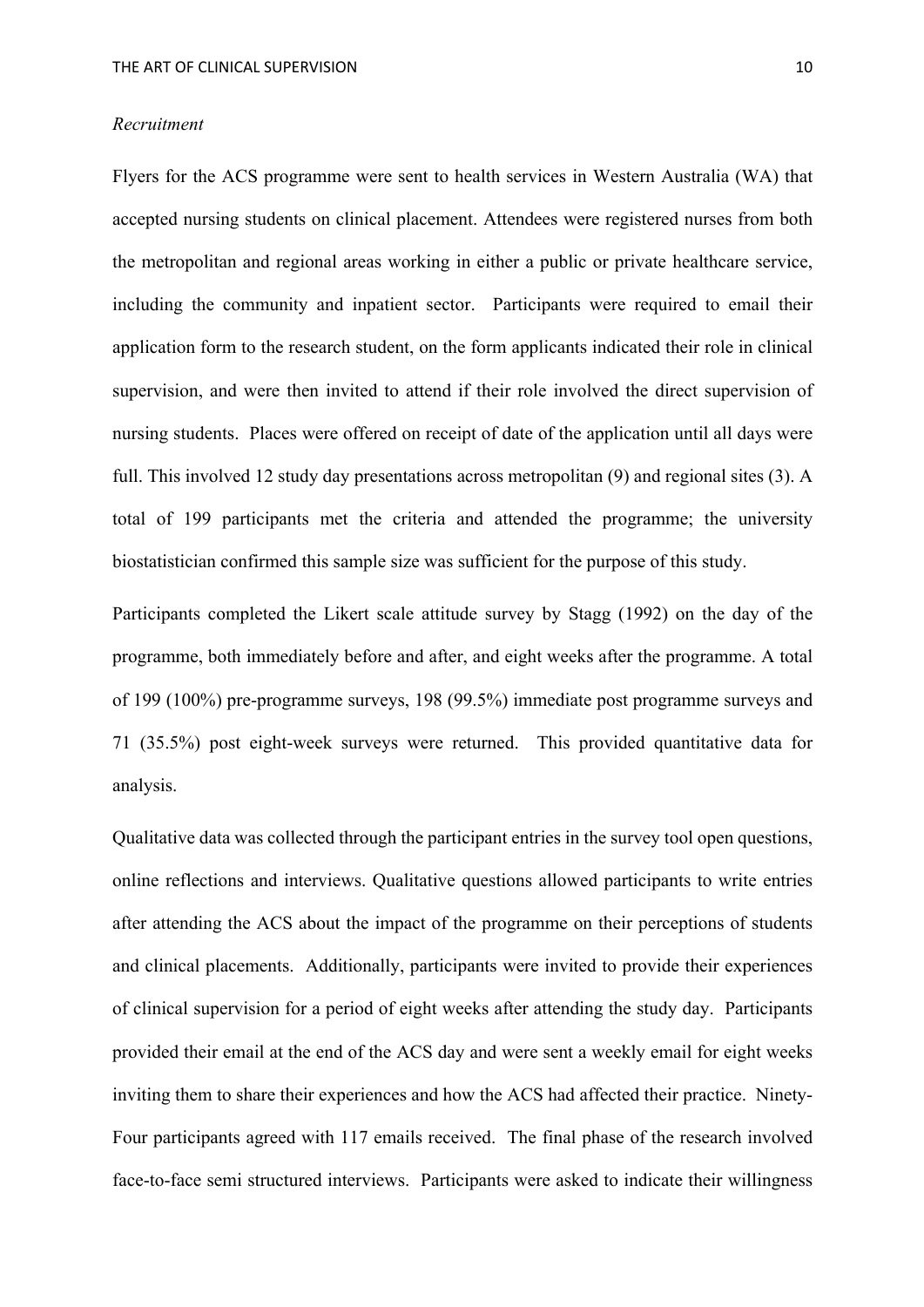for interview on the eight-week survey. Participants were invited based on their active involvement in clinical supervision. Sixteen participants agreed and 12 interviews were conducted at which time data saturation had occurred. Interviews ranged in length between 20 minutes to one hour.

#### **Data Analysis**

Stagg's (1992) attitude survey, Table One included 39 questions associated with the student – nurse relationship during clinical placement. Questions related to student professionalism, role requirements, time constraints, workload implications, student knowledge and motivation. The Likert scale allocated a score of 1, 2 or 3 for the three possible responses categorised into: 'Agree', 'Disagree' and 'Undecided'. Where a positive attitude response was entered, a score of '3' was allocated, while a negative response was allocated a score of '1' and a score of '2' for 'Undecided'. The totalled score range for the survey was 37–117. According to Stagg (1992), the higher the score, the more positive the attitude towards students.

Each participant's results for the survey were initially entered into an Excel spreadsheet with the demographic details obtained in the pre-programme survey. This allowed for subgroups, including age, gender, area of employment, previous clinical supervision education, frequency of clinical supervision and years of nursing experience. Using the mean results from these survey's these were then compared across the subgroups and with previous findings of Stagg's tool for international comparison. The University Biostatistician supervised this process of quantitative data analysis in conjunction with the two University doctoral supervisors.

The qualitative data analysis involved a thematic analysis according to Clark and Braun (2013). Clark and Braun (2013) describe the analysis stages as - data familiarization through reading and rereading of the data, the allocation of initial codes followed by themes, which are then reviewed and refined. This method of analysis promotes the description of the participant's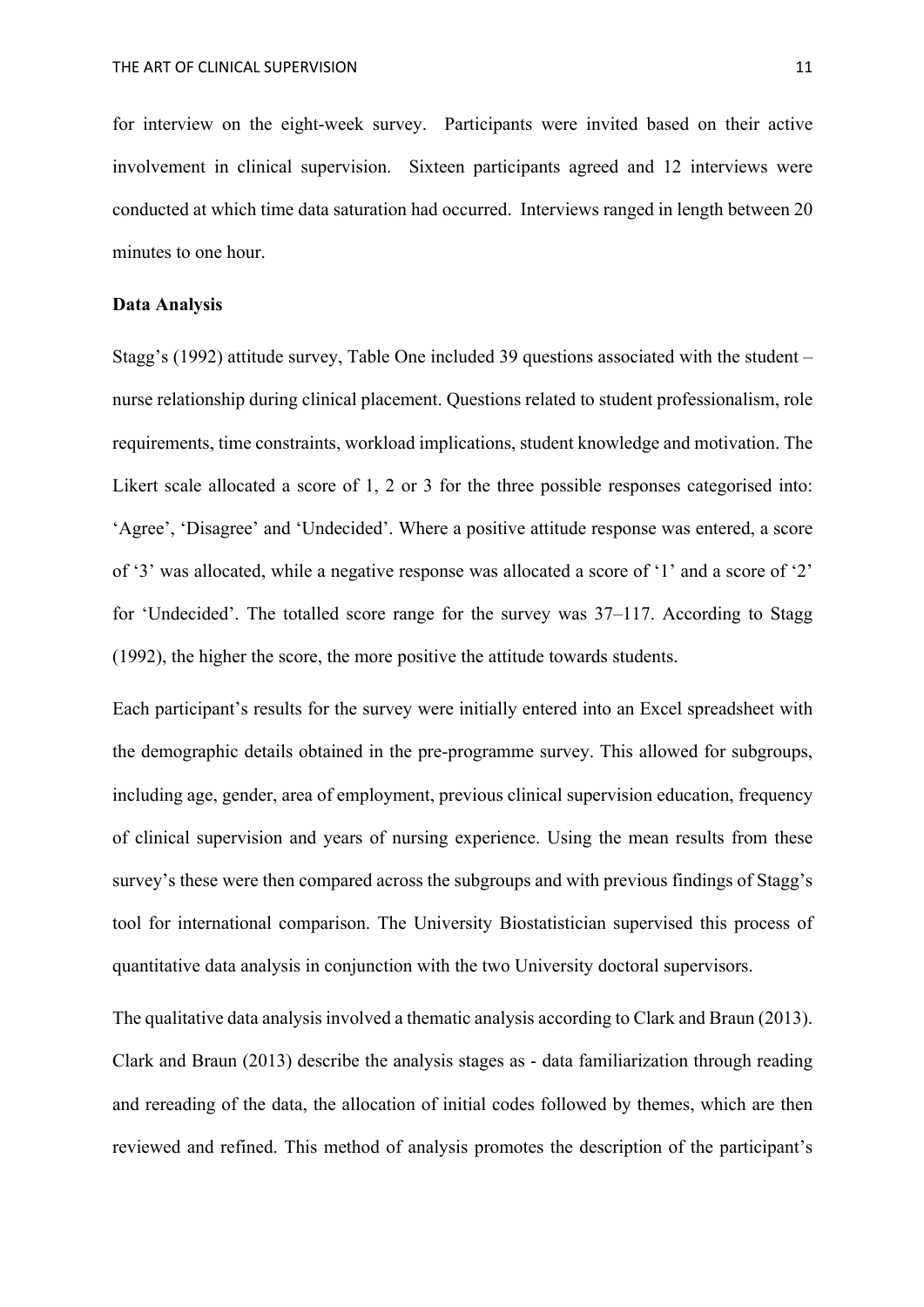experiences per their interpretation of the phenomenon.

# **ACS Demographics**

The ACS participant demographics obtained from the survey tool, where comparable data existed, was reflective of the Western Australian nursing population described by the Australian Health Practitioner Registration Authority (2013). Additionally of relevance to this study, 51% of attendees had no previous clinical supervision education, with only 32% having attended a short in-service or study day. The main age group was 51-60 (30.5%) years of age followed closely by 41-50 years (30%). 70% of the participants had more than 10 years of experience with a mean of 19 years. Comparable data is described in Table Two.

# **Table Two: Comparable demographic data**

|                                | <b>National</b> | <b>ACS</b> |
|--------------------------------|-----------------|------------|
| Metropolitan Hospital          | 63%             | 75%        |
| <b>Public Health Service</b>   | 65%             | 65%        |
| Hospital Sector (vs community) | 63%             | 72%        |
| Female                         | $91\%$          | 94%        |

# **Quantitative Findings**

The scores of the participants were analysed with a Paired Sample T Test. The results, Table Three, showed that there was a statistically significant difference between both the preprogramme survey's mean results and the immediate post-programme survey (p value <0.001) and eight-week survey (p value 0.004). The slight drop of the mean score with the eight-week survey compared to the immediate post-programme survey was not statistically significant (p value 0.699). This supported the conclusion that the ACS positively affected participants' attitudes.

### **Table Three: mean scores for Stagg's (1992) attitude survey**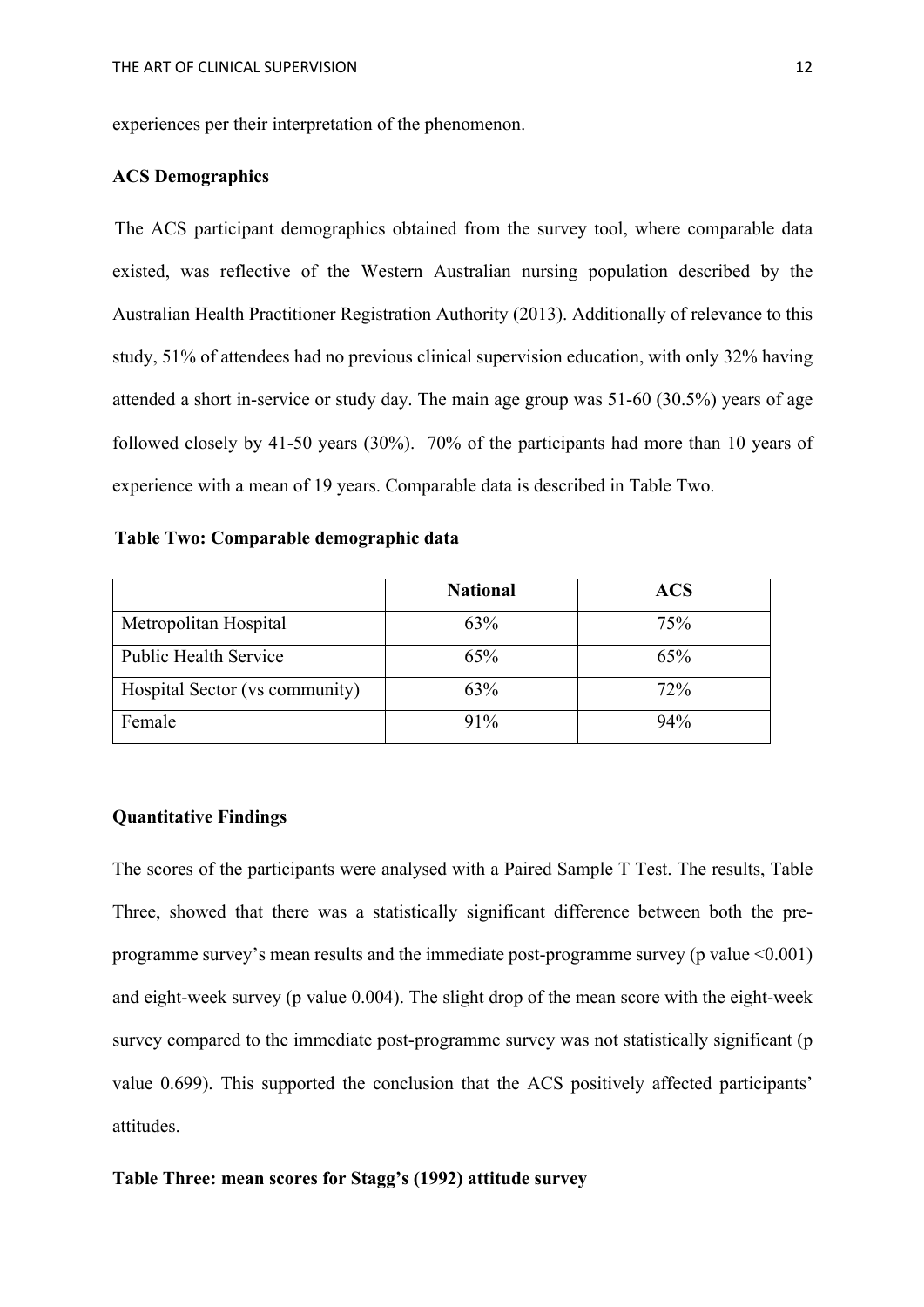|      | <b>Pre Programme</b> | <b>Immediate Post</b><br>Programme | 8-week post programme |
|------|----------------------|------------------------------------|-----------------------|
| Mean | 83%                  | 87%                                | 86.5%                 |

The ACS participants reported a 'high' (positive) level of attitude towards students. It was noted that nurses who supervised students 'most days' each week had a lower result in the attitude survey compared with those who supervised 'some days' each week. These two groups always supervised students each week; however, it would appear that the 'some days' group also had an opportunity each week to experience some time without students. Despite this, both of these groups were the highest-ranking response.

Nurses with 1–10 years of experience had the highest mean scores across all three phases of data collection; the group with 11–20 years of experience followed this. Age had little influence on the mean results, with the 20-30 years of age group having the highest mean by only 2%.

The ACS research concluded that participants who supervised students 'some days' each week and who had the least nursing experience provided the highest level of a positive attitude. This may have been a result of these participants feeling a greater connection with students, as they had recently been students themselves. Also the level of student engagement each week seemed to indicate that being with students more frequently promoted the role into a routine responsibility. However, the variance between the different subgroups was minimal and not statistically significant.

# **Qualitative Findings**

Participants described witnessing negative examples of clinical supervision, poor attitudes towards students and a lack of general appreciation for how nurses can influence students' learning. Many participants questioned why more education was not provided for nurses. Participants provided commentaries about their recharged enthusiasm, and how the ACS had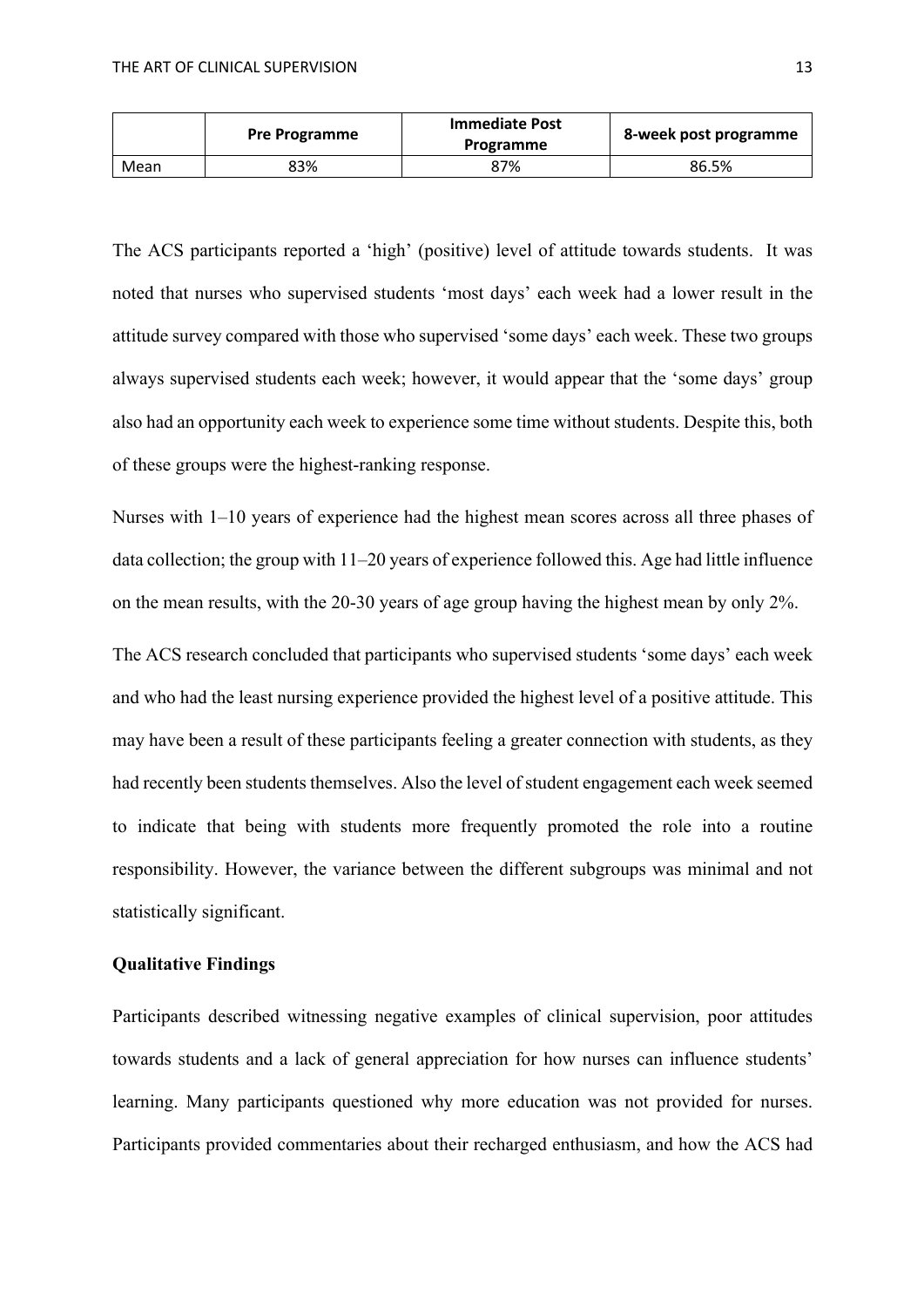made them think about, and reflect upon, their attitudes. Participants described how this renewed enthusiasm prompted them to appreciate the responsibility of the clinical supervisor role and the impact that they could have on students and others, "I came away from the day with feeling how much of an impact the role of the supervisor can have on a student nurse both positive and negative" (P31).

Participants also described feelings of wanting to inspire workplace colleagues to feel this enthusiasm and have positive attitudes towards students. Participant (27) stated, "I want to stimulate discussion to change our ward approach to how we can meet the student's needs while they are with us". Others provided comments on the need for the programme to be more widespread to assist with improving staff attitudes: "I have encouraged all staff to attend the study day because it gives a positive approach to good practice" (P185). Participants included reflections about witnessing poor examples of attitude and the need to intervene,

> I did observe some extraordinary nurse/student interaction…the nurse addressed this student in a rude and offensive manner to which he only replied politely. I was horrified … I stepped in and spoke up for the student (P108).

## **Discussion**

A comparison of findings from the international literature included Stagg (1992) and Aghamohammadi-Kalkhoran et al (2010) who surveyed registered nurses in acute care hospitals on one occasion only. No intervention occurred, and the results were used to establish a base line of data for determining the attitudes of nursing staff towards nursing students. The pre-programme survey completed by the participants attending the ACS was the only criterion that was comparable to both previous studies. Stagg's (1992) study involved 53 registered nurses working in two acute care hospitals in the United States. Aghamohammadi-Kalkhoran et al. (2010) study involved 72 registered nurses from two acute care teaching hospitals in Iran.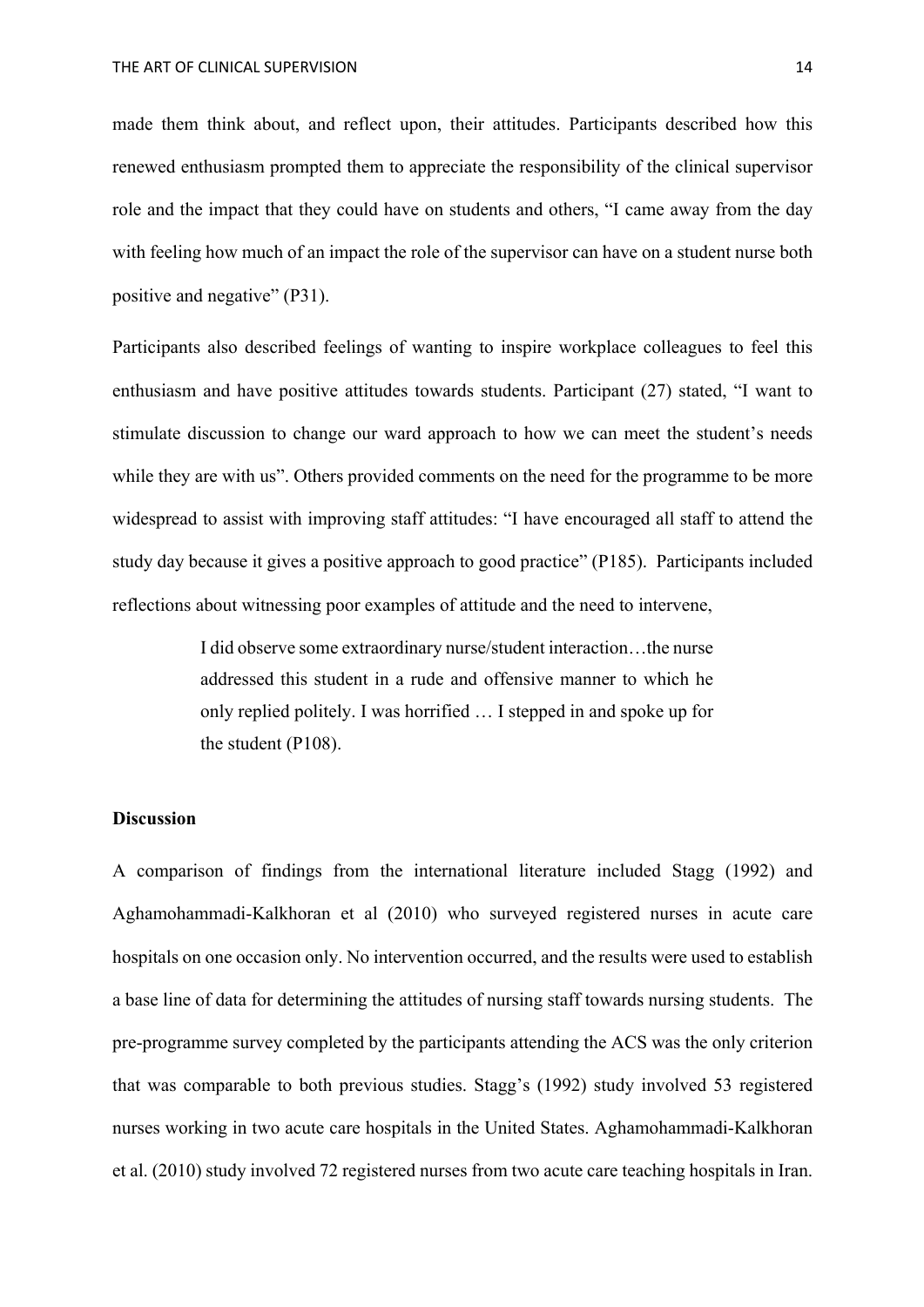Table Four compares the findings from Stagg (1992) and the ACS. Stagg divided participants into a 'low' and 'high' attitude towards nursing students. Stagg determined the median score of participants' surveys and used this to divide the scores into two groups. Those below the median score were allocated as having a 'low' attitude and those above the score where allocated as having a 'high' attitude. For the ACS this same technique of determining the median result and dividing the scores above as 'high' and below as 'low' was used.

**Table Four: Overall comparison of mean findings of Stagg's (1992) attitude survey with the ACS**

| <b>Survey</b> |                 | % of participants |                      |
|---------------|-----------------|-------------------|----------------------|
|               |                 | Low attitude      | <b>High attitude</b> |
| Stagg (2002)  |                 | 52%               | 48%                  |
| <b>ACS</b>    | Pre-programme   | 44.7%             | 55.3%                |
|               | Immediate post- | 23.7%             | 76.3%                |
|               | programme       |                   |                      |
|               | Eight-week      | 25.3%             | 74.7%                |

Stagg's (1992) findings showed that 52% of nurses had a low attitude towards nursing students. Compared to the ACS, the majority of participants had a high attitude in all three phases of data collection; however, the pre-programme survey results were similar to Stagg's, with 44.7% having a low attitude. These results improved significantly from the pre-programme survey to the immediate and eight-week surveys.

Stagg (1992) reported that overall the attitude of nurses towards students was low. The results were not statistically different between the demographic participant details; however, Stagg suggested that students be placed with nurses less than 40 years of age, with less than 10 years' experience and who did not regularly supervise students. Future recommendations included a more detailed study that involved the inclusion of both quantitative and qualitative data so that a greater understanding of these results could be determined.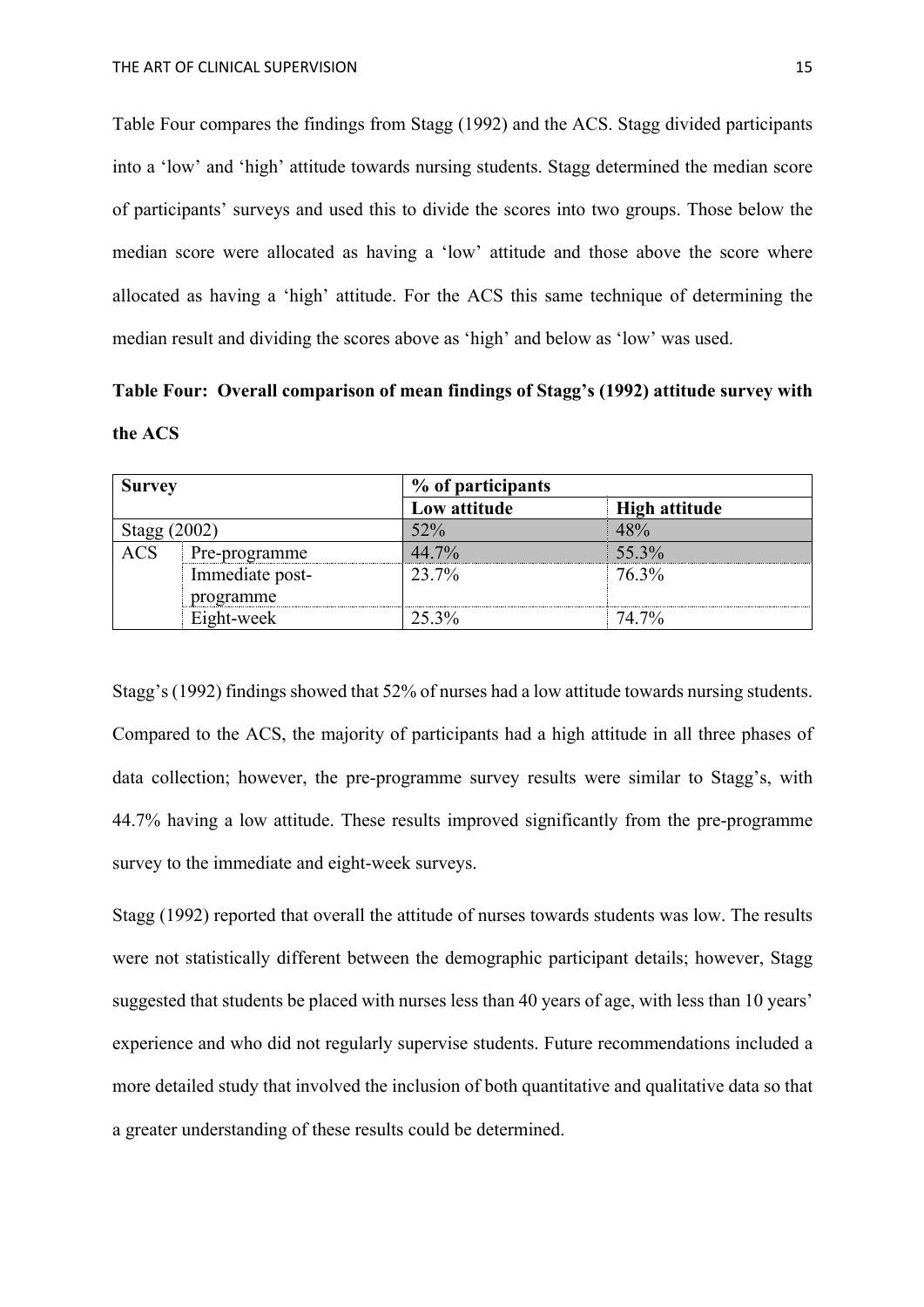Aghamohammadi-Kalkhoran et al (2010) study allocated participants as 'low', 'moderate' or 'high' attitude, which was a variation on Stagg's (1992) 'low' and 'high'. Participant scores were divided into thirds, however due to the small numbers that met the criteria for a 'low attitude', the authors combined the 'low' and 'moderate' category, therefore leaving the categories 'moderate' and 'high'. To compare the findings with this research, the ACS researchers replicated Aghamohammadi-Kalkhoran et al (2010) approach of dividing the scores into thirds. A comparison of these findings is presented in Table Five.

**Table Five: Overall comparison of mean score of Stagg's (1992) attitude survey comparison of finding between Aghamohammadi-Kalkhoran et al (2010) and the ACS**

| <b>Study group</b> |                                | Low   | Moderate | <b>High</b> |
|--------------------|--------------------------------|-------|----------|-------------|
|                    | Aghamohammadi-Kalkhoran et al. | 80%   |          | 20%         |
| (2010)             |                                |       |          |             |
| <b>ACS</b>         | Pre-programme                  | $0\%$ | 12%      | 88%         |
|                    | Immediate<br>post-             | 0%    | 4.5%     | 95.5%       |
|                    | programme                      |       |          |             |
|                    | Eight-week                     | 0%    | 5.6%     | 94.4%       |

Aghamohammadi-Kalkhoran et al (2010) reported that nursing staff held low to moderate attitudes towards nursing students. Nurses preferred to work independently rather than be allocated a student. Similar to Stagg's (1992) findings, the study suggested that students were best placed with younger nurses, however decreasing this to below the age of 30 (Stagg >40yrs); and for years of nursing experience this was reduced from less than 10 to less than three.

A comparison of the findings between Aghamohammadi-Kalkhoran et al. (2010) and the ACS highlighted that the ACS participants had significantly higher attitudes towards nursing students. Only 20% of Aghamohammadi-Kalkhoran et al. participants had a high result compared to 88% of participants from the ACS in the pre-programme survey.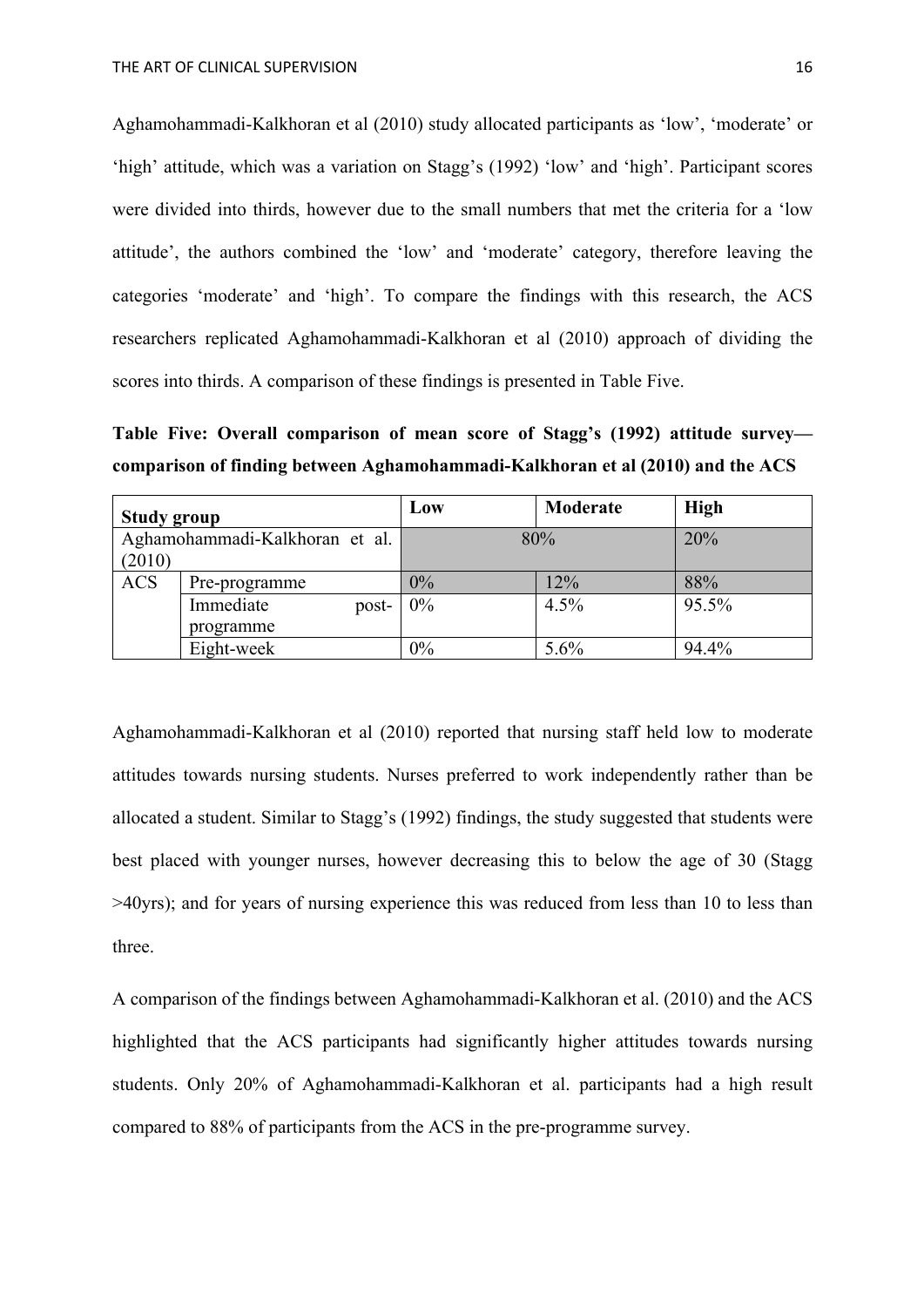Whilst all three studies using Stagg's survey highlighted that nurses with the least amount of experience and of a younger age displayed the highest positive mean attitude score, the ACS in contrast determined that staff who supervised most often had an improved attitude. Within the Western Australian context, those who supervised every week, whether 'most days' or 'some days' had the most positive attitude, and overall more nurses achieved a positive attitude result.

# **Recommendations**

Contemporary nursing literature continues to articulate the barriers preventing effective clinical supervision and a lack of support provided to nurses to fulfil the clinical training needs of student nurses. In particular, nurses lack of self-perception as teachers or assessors or an understanding of assessment requirements (Browning & Pront, 2015; Philipps, Duke & Weerasuriya, 2017), a lack of recognition for the clinical supervisor role (Barker et al., 2011), insufficient education available to support the development of good supervisor practice (Barker et al., 2011; Browning & Pront, 2015) and a lack of understanding of the clinical supervisor role (Barker et al., 2011; Browning & Pront, 2015).

With increasing student numbers, health services and education providers can ill afford to ignore the effect of poor clinical supervision practice. This study has highlighted that staff education can significantly influence the attitude of nurses towards students and student clinical supervision. Given that attitude is the precursor to behaviour, and the impact that the clinical supervisor can have on student learning and retention, both education providers and health services have a responsibility to ensure that staff are supported to establish and maintain such behaviours.

The ACS incorporated a number of strategies to promote a positive attitude in its participants; educators of clinical supervision programmes should consider these findings in any future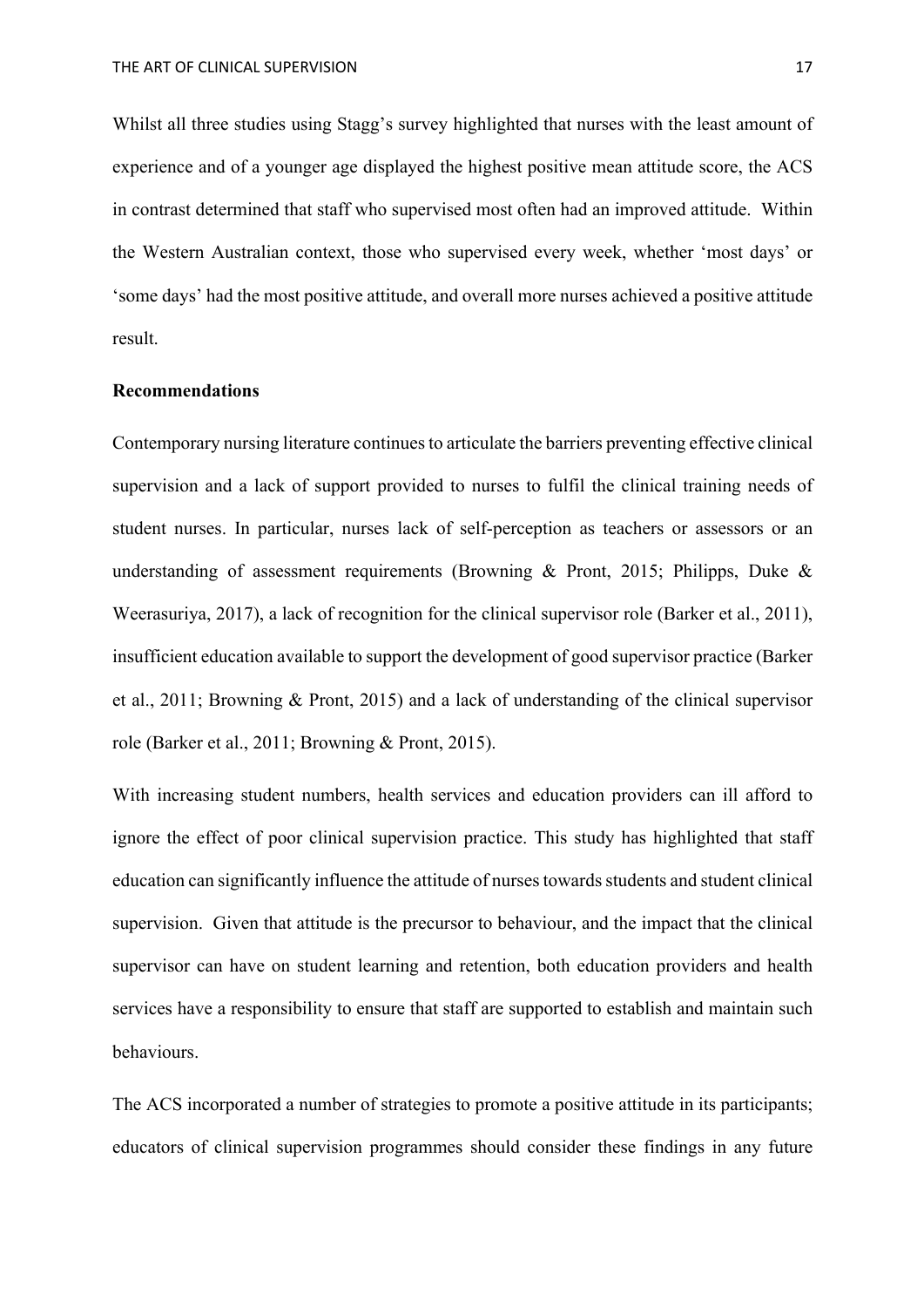programme planning. Additionally, junior nurses must be promoted and supported to undertake the role of clinical supervision. The study highlighted this group possessed the most positive attitude towards students, and can provide a motivation for their peers. Supervising students each week also promoted a culture where supervision was a normal part of the workday, this is an important consideration when considering placement requests and student allocations.

Due to the success of the project the ACS was a recipient of a HWA grant, and education to date has been provided to over 3500 health professionals across Western Australia.

# **Limitations**

One limitation of this study design was that participants were not observed in practice and therefore it is not possible to confirm that a change in clinical supervision practice occurred after attending the ACS. Therefore, participants were encouraged to provide reflections of their practice for a period of eight weeks after attending the programme to facilitate an understanding of the influence of the programme after attendance. These entries provided detailed stories of student – nurse interactions, and the impact of the ACS on participants awareness of students and their treatment by other members of the healthcare team.

# **Conclusion**

With the increase in student numbers across the health professions continuing into the foreseeable future as a strategy to manage health workforce shortages, healthcare facilities need to be aware of their staffs' attitudes towards students and the impact of this not only on student learning but also on recruitment. Education providers and healthcare facilities must collaborate and invest in staff education to promote a positive attitude, as evidenced by the ACS study, education can have a positive impact on staff attitude.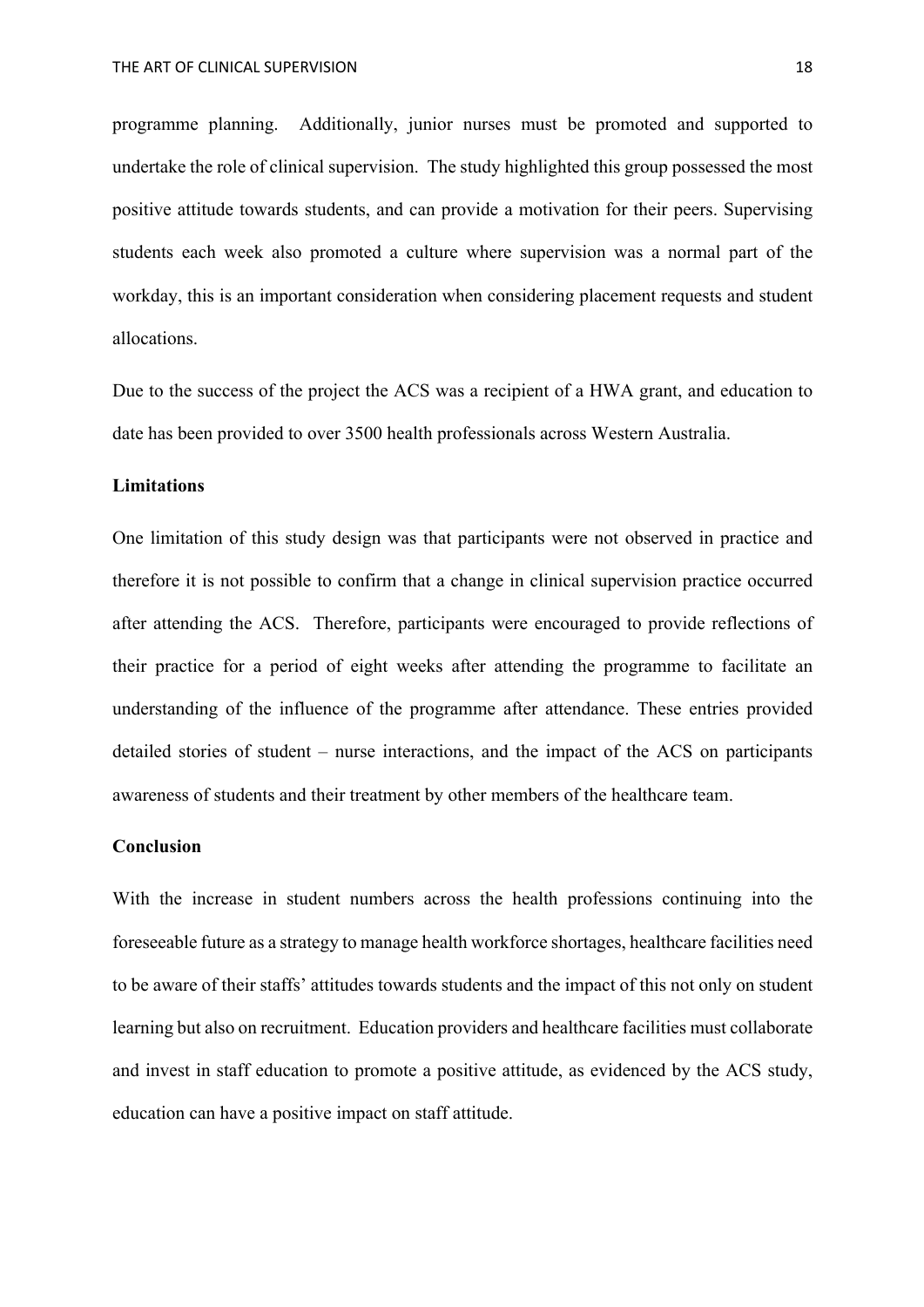With the continuing increase in student placements across the health professions, health service executives are encouraged to evaluate staff attitude towards students to ensure an effective learning environment.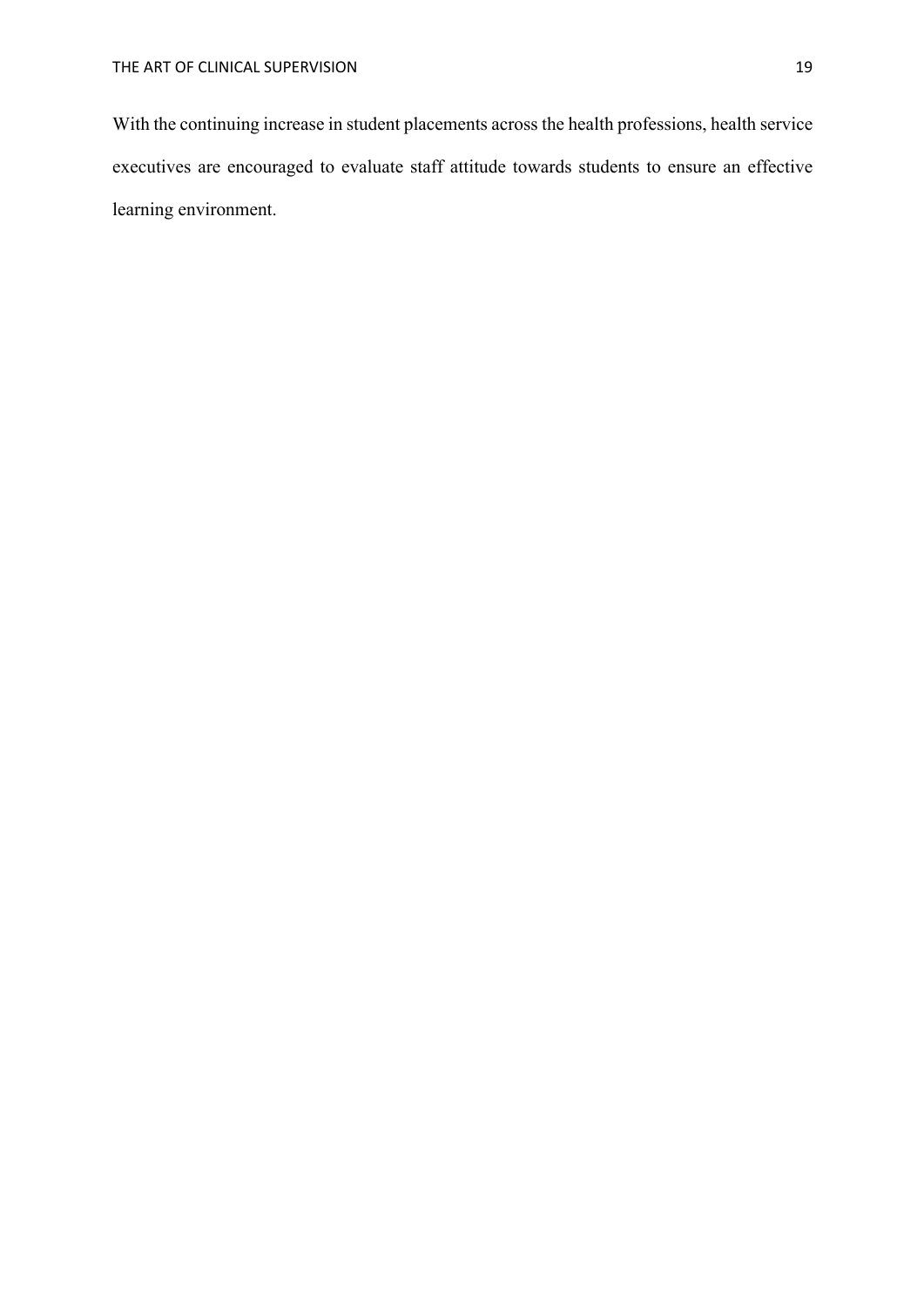# **Reference Page**

- Aghamohammadi-Kalkhoran, M and Karimollahi Mand Abdi, R. (2010). Iranian staff nurses' attitudes toward nursing students. *Nurse Education Today, 31,* 477-481. doi:10.1016/j.nedt.2010.09.003
- Australian Health Practitioner Registration Authority. (2013). Nurse and midwife registration data: December 2012, *Nursing and Midwifery Board of Australia*. Retrieved from http://www.nursingmidwiferyboard.gov.au/About/Statistics.aspx.
- Baldwin, A., Mills, J., Birks, M., and Budden, L. (2017). Reconciling professional identity: A grounded theory of nurse academics' role modelling for undergraduate students. *Nurse Education Today, 59*,1-5. doi: 10.1016/j.nedt.2017.08.010
- Barker, M., Blacow, L., Cosgrove, S., Howorth, N., Jackson, G., and McMahon, J. (2011). Implementation of 'sign-off' mentorship: Different perspectives. *British Journal of Nursing, 20*(19), 1252–1255. Retrieved from CINAHL Plus with Full Text.
- Browning, M., and Pront, L. (2015). Supporting nursing student supervision: An assessment of an innovative approach to supervisor support. *Nurse Education Today, 35*(6), 740- 745. doi: 10.1016/j.nedt.2015.02.003
- Clarke, V., and Braun, V. (2013). Teaching thematic analysis. *Psychologist, 26*(2),77–101. Retrieved from Psychology and Behavioural Sciences Collection.
- Dimitriadou, M., Papastavroum E., Efstathiou, G., and Theodorou, M. (2015). Baccalaureate nursing students' perceptions of learning and supervision in the clinical environment. *Nursing and Health Sciences, 17*(2),236-242. doi: 10.1111/nhs.12174
- Driscoll, J., Stacey, G., Harrison-Dening, K., et al. (2019). Enhancing the quality of clinical supervision in nursing practice. *Nursing Standard*. doi: 10.7748/ns.2019.e11228
- Felstead, I. (2013). Role modelling and students' professional development. *British Journal of Nursing*, 22(4), 223-227. Retrieved from CINAHL with Full Text
- Health Workforce Australia. (2010). *Clinical supervisor support programme—Discussion paper*. Retrieved from http://www.hwa.gov.au/sites/uploads/clinicalsupervisionsupport-programme-discussion-paper-26-07-2010.pdf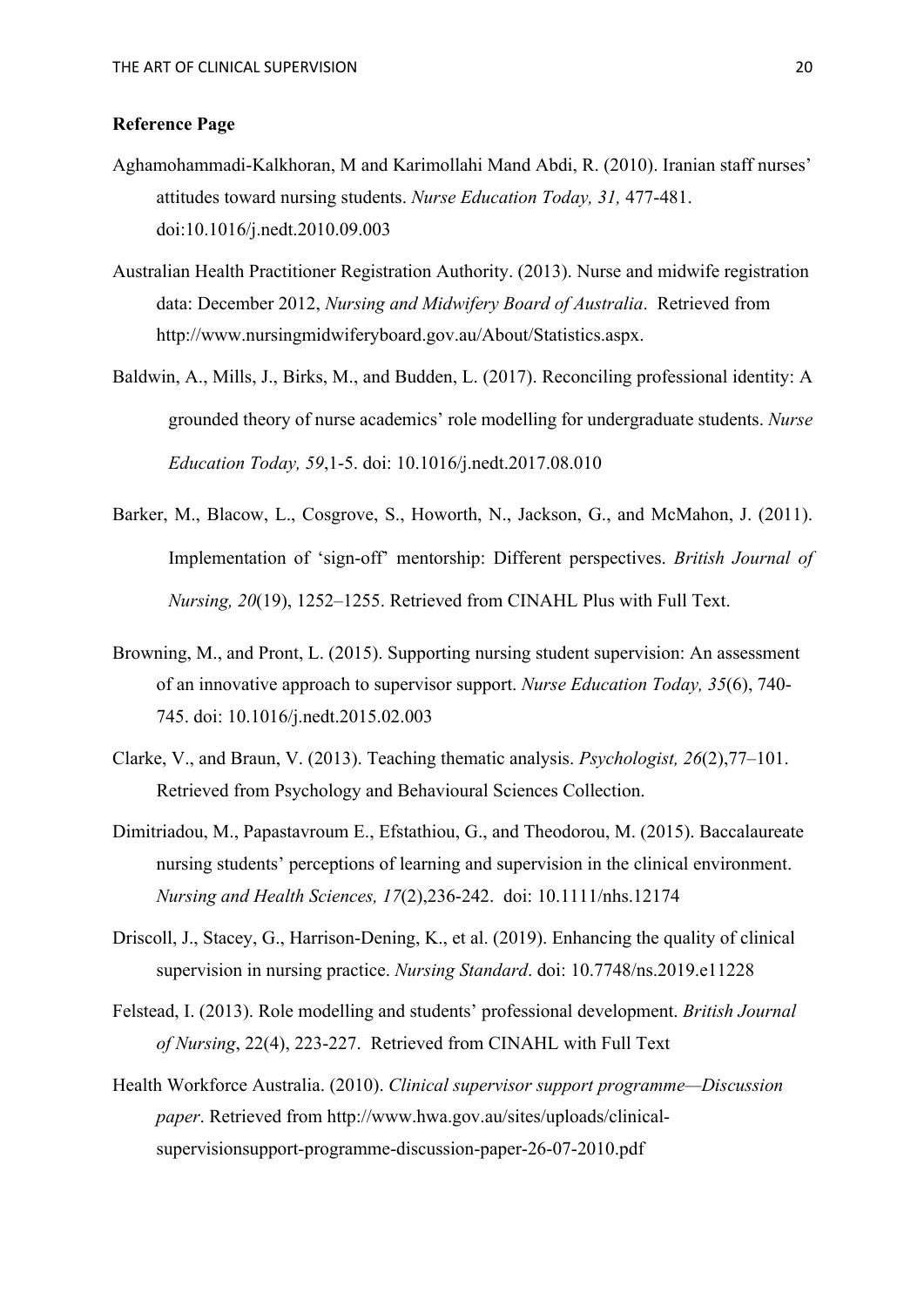- Health Workforce Australia. (2011). *Clinical supervisor support programme—Directions paper*. Retrieved from http://www.hwa.gov.au/sites/uploads/clinicalsupervisionsupport-programme-directions-paper-april-2011.pdf
- Katz, D. (1960). The functional approach to the study of attitudes. *The Public Opinion Quarterly 24*(2), 163-204. doi:10.1086/266945
- Levett-Jones, T., and Lathlean, J. (2008). Belongingness: A prerequisite for nursing students' clinical learning. *Nurse Education in Practice, 8*(2),103-111. doi: 10.1016/j.nepr.2007.04.003
- Levett-Jones, T., and Lathlean, J. (2009a). 'Don't rock the boat': Nursing students' experiences of conformity and compliance. *Nurse Education Today, 29*(3*)*, 342–349. doi:10.1016/j.nedt.2008.10.009
- Levett-Jones, T., and Lathlean, J. (2009b). The ascent to competence conceptual framework: An outcome of a study of belongingness. *Journal of Clinical Nursing, 23(15)*, 2870- 2879. doi:10.1111/j.1365-2702.2008.02593.x
- Levett-Jones, T., Lathlean, J., McMillian, M., and Higgins, I. (2007). Belongingness: A montage of nursing students' stories of their clinical placement experiences. *Contemporary Nurse 24*(2), 162-174. Retrieved from http://search.informit.com.au.ipacez.nd.edu.au/documentSummary;dn=6399374326957 76;res=IELHEA
- Manninen, K., Henriksson, E., Scheja, M., and Silen, C. (2015). Supervisors' pedagogical role at a clinical education wards – an ethnographic study. *BMC Nursing, 14*(55), 1-8. doi: 10.1186/s12912-015-0106-6.
- McKenna, L., and Stockhausen, L. (2013). *Introduction to teaching and learning in health profession.* Wolters Kluwer/Lippincott Williams & Wilkins: Sydney.
- O'Keefe, J. (2002). *Persuasion: Theory and research* (2nd ed.). Sage publications: London.
- Philipps, N., Duke, M., and Weerasuriya, R. (2017). Questioning skills of clinical facilitators supporting undergraduate nursing students. *Journal of Clinical Nursing, 26*, 4344-4352. doi: 10.1111/jocn.13761
- Russell, K., Alliex, S., and Gluyas, H. (2017). The influence of the art of clinical supervision program on nurses' knowledge and attitude about working with students. *Journal for*